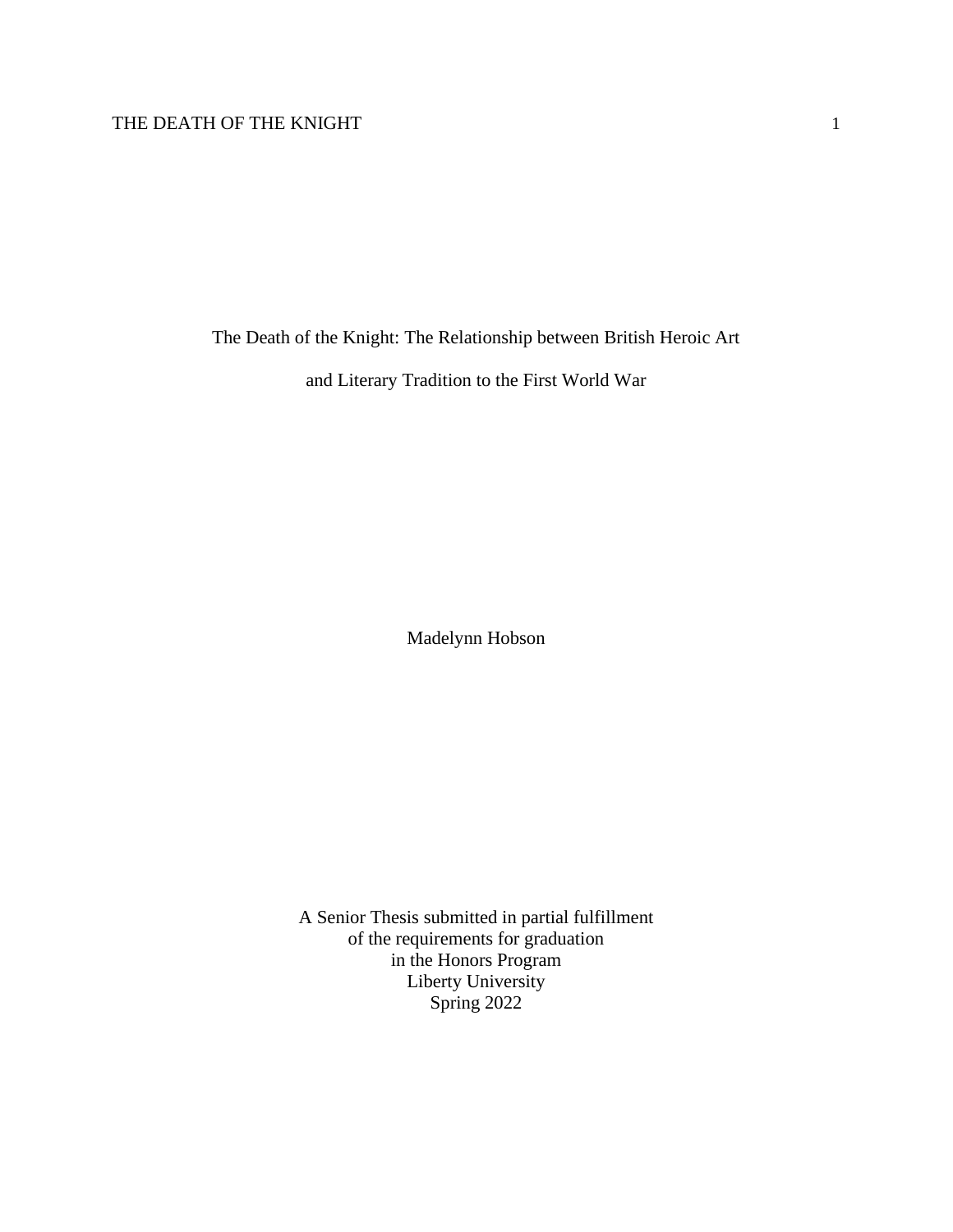Acceptance of Senior Honors Thesis

This Senior Honors Thesis is accepted in partial fulfillment of the requirements for graduation from the Honors Program of Liberty University.

> Christopher Jones, Ed.D. Thesis Chair

\_\_\_\_\_\_\_\_\_\_\_\_\_\_\_\_\_\_\_\_\_\_\_\_\_\_\_\_\_\_

Benjamin Esswein, Ph.D. Committee Member

\_\_\_\_\_\_\_\_\_\_\_\_\_\_\_\_\_\_\_\_\_\_\_\_\_\_\_\_\_\_

James H. Nutter, D.A. Honors Director

\_\_\_\_\_\_\_\_\_\_\_\_\_\_\_\_\_\_\_\_\_\_\_\_\_\_\_\_\_

\_\_\_\_\_\_\_\_\_\_\_\_\_\_\_\_\_\_\_\_\_\_\_\_\_\_\_\_\_\_ Date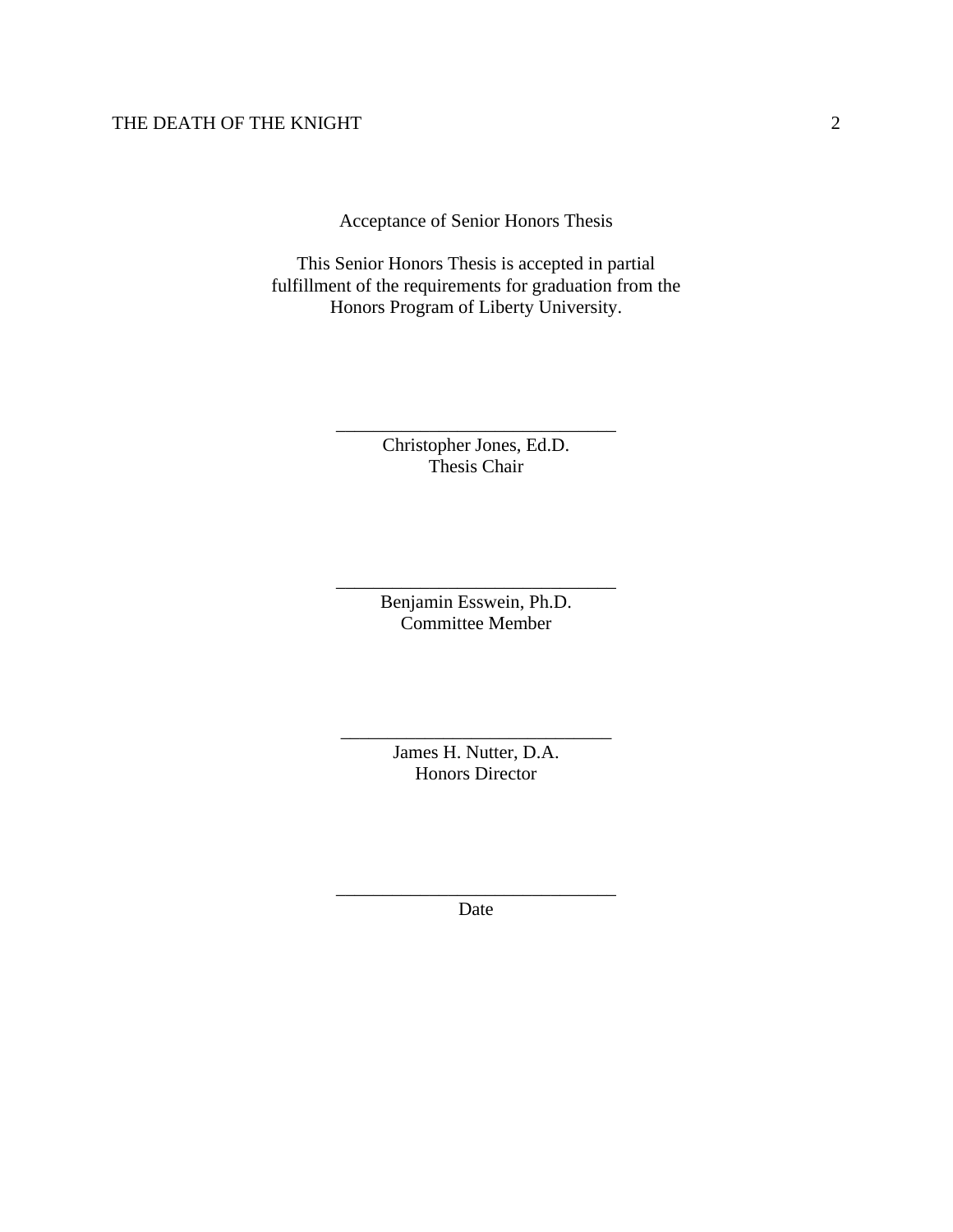#### **Abstract**

Art and literature are tools that can be used to gauge the mood of a particular time. Paintings, poetry, and other works hold clues which tell popular opinions and ideals of the era. Leading up to World War I, British art and literature defined the heroic figure as one who resembled the chivalrous knight of days gone by. Warriors were to be virtuous and fight for the vulnerable, upholding peace through their God-given quests. During and after the war, however, British art and literature painted the warrior to be a bleak, even disfigured and incomplete, character. The Great War's severity was a shock that drained the romanticism of the hero from the British mind.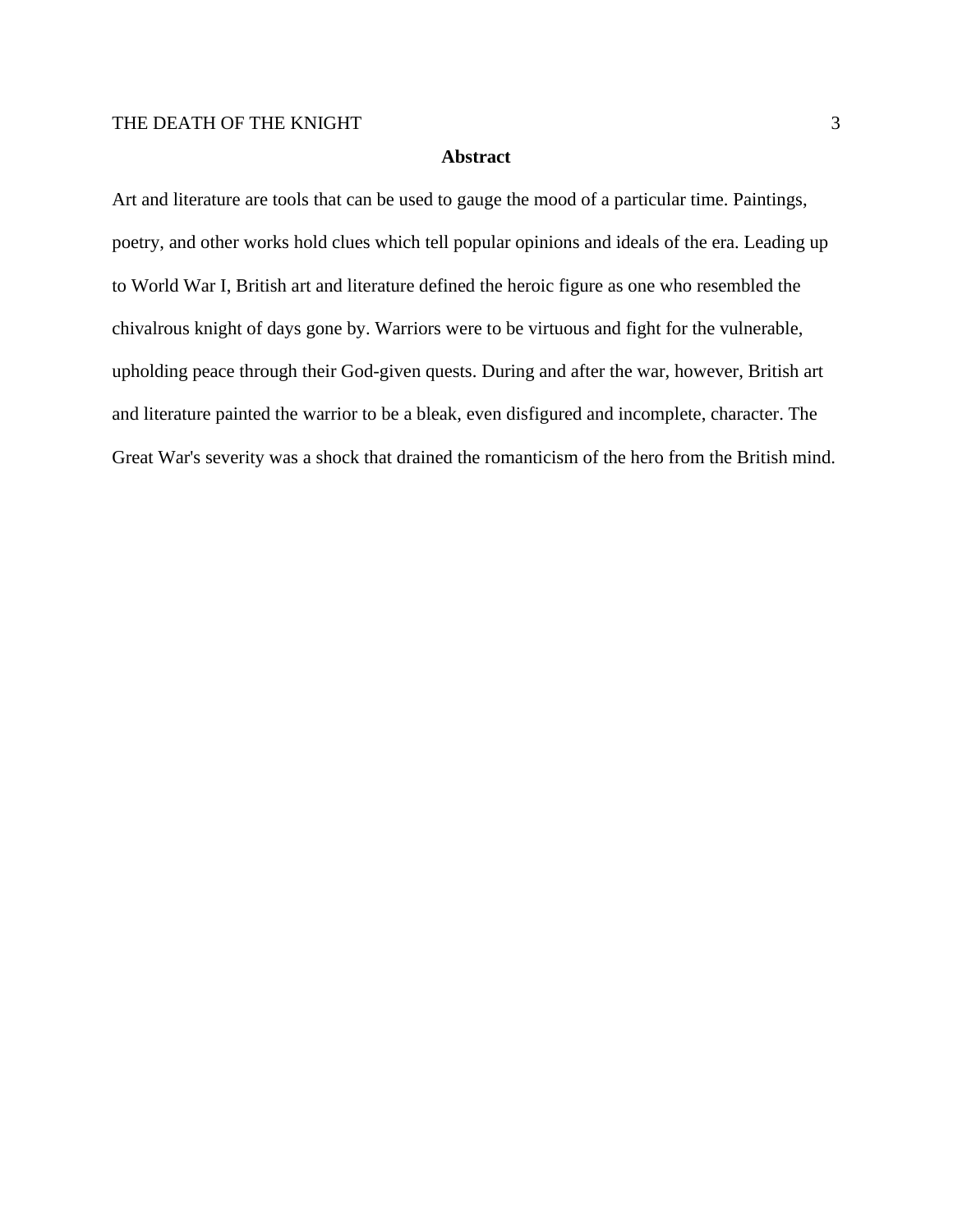# **The Death of the Knight: The Relationship between British Heroic Art and Literary Tradition to the First World War**

Arguably, the knight was the most iconic English warrior throughout history. As concepts of honor, came and went through the Middle Ages, the idealization of knights such as those in Arthurian legends circled around again in the mid-nineteenth century. Known for their strict code of chivalry, civilians remembered the gallantry of knightly conduct, and how they were willing to sacrifice themselves for their God, king, and country. Yet, this ideal was quickly erased by World War I. In its place was a beaten and marred warrior who no longer found meaning in the divine. A careful look at British art and literary movements in relation to heroes before and after the Great War reveals the drastic impact World War I had on British concepts of warriors.

In searching for the heart of British heritage through legend and art, the Pre-Raphaelites' influence inspired an overall idealization of the valor of the Middle Ages. This movement was a likely product of the Romantic movement, starting about twenty years prior. Britain's cultural history, like any cultural history, has been shaped by past ideas and events. As time continues and more and more ideas and events spring up, culture reacts to them. It may be thought of as a river. The Romantic era flowed into the Pre-Raphaelite movement, which created a bend in the river that wrapped back around to the Medieval era. The river continued to move forward, but drew on influences from an earlier time. Events such as the First World War acted as a boulder, causing a major shift in the river.

#### **Pre-War Literature**

Paintings and fairy tales of knights in shining armor continue to grace the pages of children's books even to this day. Even moreso for children growing up in Britain in the years before World War I. The Grimm Brothers' Fairy Tales were the most popular collection of folk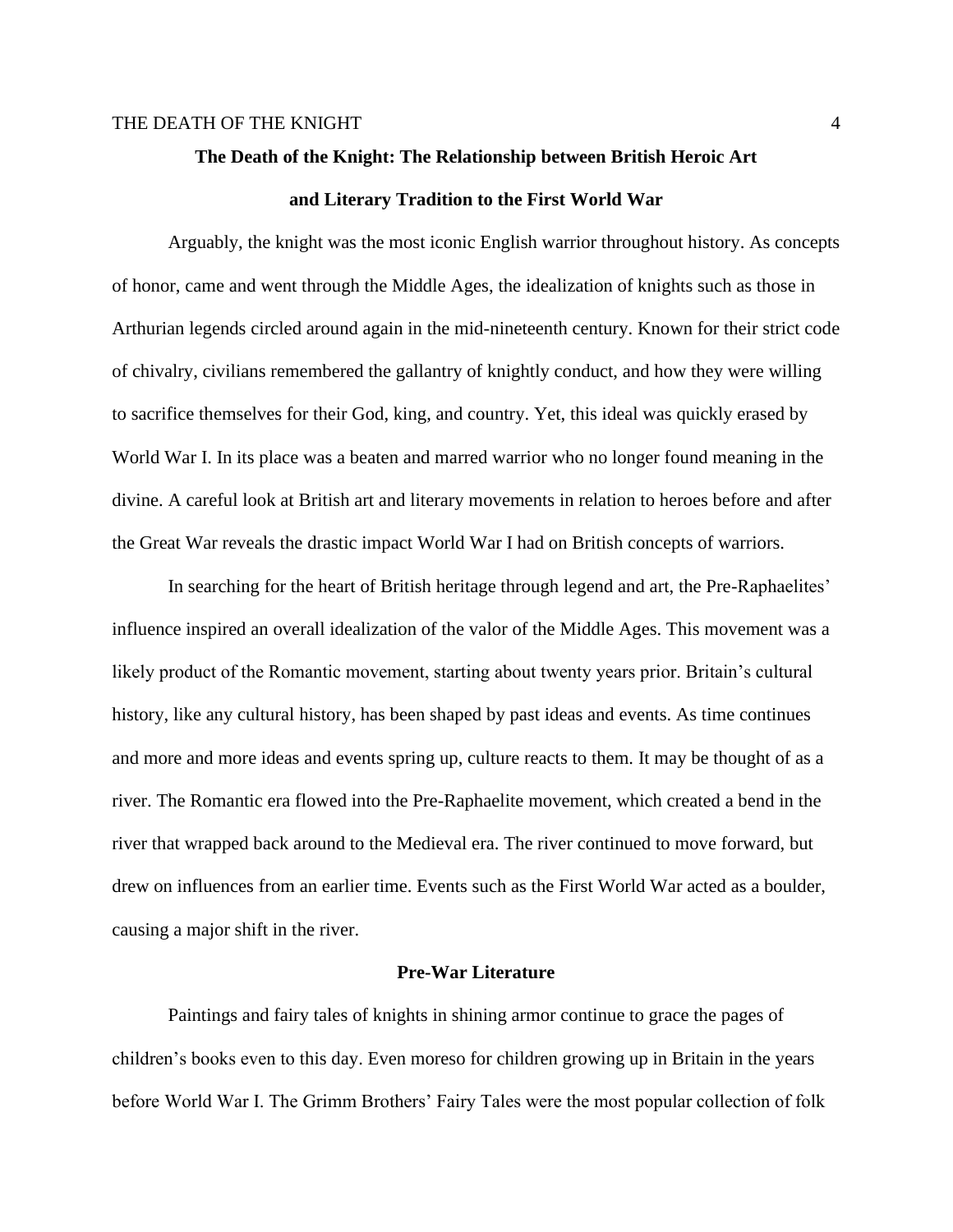tales at the turn of the twentieth century for the entirety of the Western world, even though they were never originally intended to be ready by children.<sup>1</sup> Although the collection was Germanic in origin, it had made its way to England about a century before the Great War.<sup>2</sup> Through stories such as these, children learned to associate knights with heroism and honor. They were figures to look up to, and the ubiquity of these tales undoubtedly inspired children far and wide as they listened to their mothers read these stories before bed. Children looked up to knights and adventurers as the epitome of bravery and chivalry. Like so many others following the age-old "Hero's Journey," the protagonists of these stories always left the security of their homes behind to fight monsters, win battles, and save damsels in distress. As they triumphed over their situations, the heroes restored honor and justice to their lands, adored by friends, family, and countrymen alike.

The Legends of King Arthur resurfaced in popular culture at the coming of the nineteenth century and gained widespread popularity, especially in the second half of the century.<sup>3</sup> Stories of ancient myths provided an escape for the reader or listener. This material focused on events which relied heavily on fantastical elements, and true details had been reshaped or stretched over hundreds of years. "Romance, more than any other genre, embodied the spirit of these fictions," which were "more valuable than reality," according to author of nineteenth century popular culture and scholarship David Matthews, quoting Thomas Warton, who had himself written

<sup>&</sup>lt;sup>1</sup> Jack Zipes, "How the Grimm Brothers Saved the Fairy Tale," *Humanities* 36, no. 2 (March/April 2015), para. 3.

<sup>2</sup> Zipes, "How the Grimm Brothers Saved the Fairy Tale," para. 2.

<sup>3</sup> David Matthews, "Scholarship and Popular Culture in the Nineteenth Century," in *A Companion to Arthurian Literature*, ed. Helen Fulton (Chichester: Wiley-Blackwell, 2009), 356.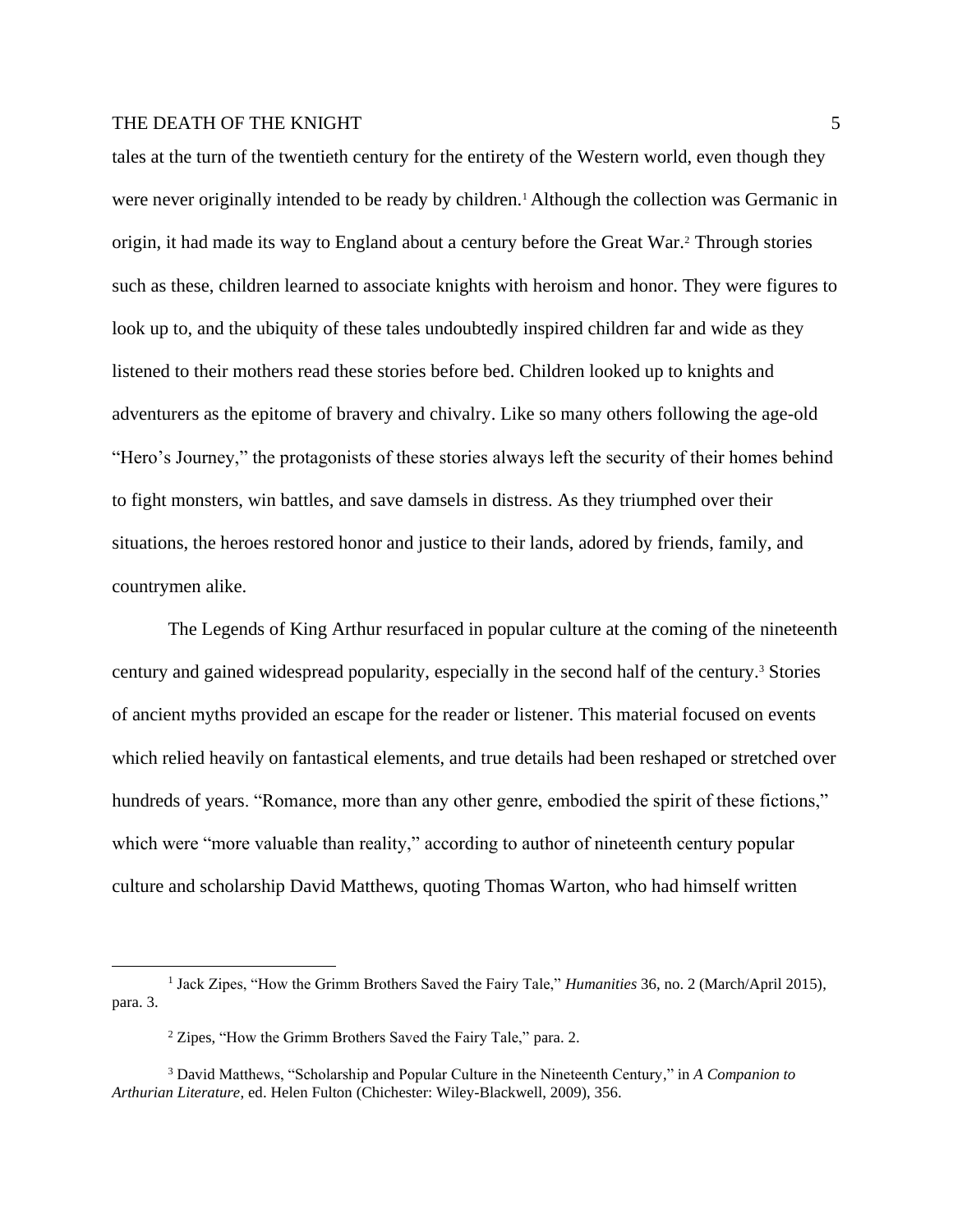works of romance and poetry.<sup>4</sup> Both children and adults were intrigued with the stories of this heroic figure. The most popular Arthurian legend was Le Morte d'Arthur, by Thomas Mallory.<sup>5</sup> The timing of this surge of interest in Medieval knights was not random. Matthews poses that this enthusiastic reception of the honorable warrior, and all the romantic ideas of battle that came along with it, took hold because the British memory of the Napoleonic Wars had faded over time.<sup>6</sup> As each year passed, it became easier for the public to forget the devastation the Napoleonic Wars had caused in Europe and start to romanticize the idea of battle.

#### **The War's Effect on the British Mind**

The popularity of King Arthur waned at the onset of World War I. Matthews states, "the apparent lessening of interest after 1913 could suggest that World War I cured readers' appetites for chivalric sacrifice and endless combat."<sup>7</sup> Matthews goes on to downplay this explanation because he believes that even though publication rates dropped, the British public could still read the literature that had already been printed.<sup>8</sup> However, Matthews' idea is an argument from silence and lacks any evidence that the population was still reading this material. The fact that publishers were no longer printing as much literature on Medieval stories seems to show that there was a lessened demand for it. The fall of British interest in these types of works at the onset of World War I is better explained by the reality of war and the shock that it was not as romantic

- 6 Ibid., 358.
- 7 Ibid., 363.
- 8 Ibid.

<sup>4</sup> Matthews, "Scholarship and Popular Culture in the Nineteenth Century," 357.

<sup>5</sup> Ibid., 356.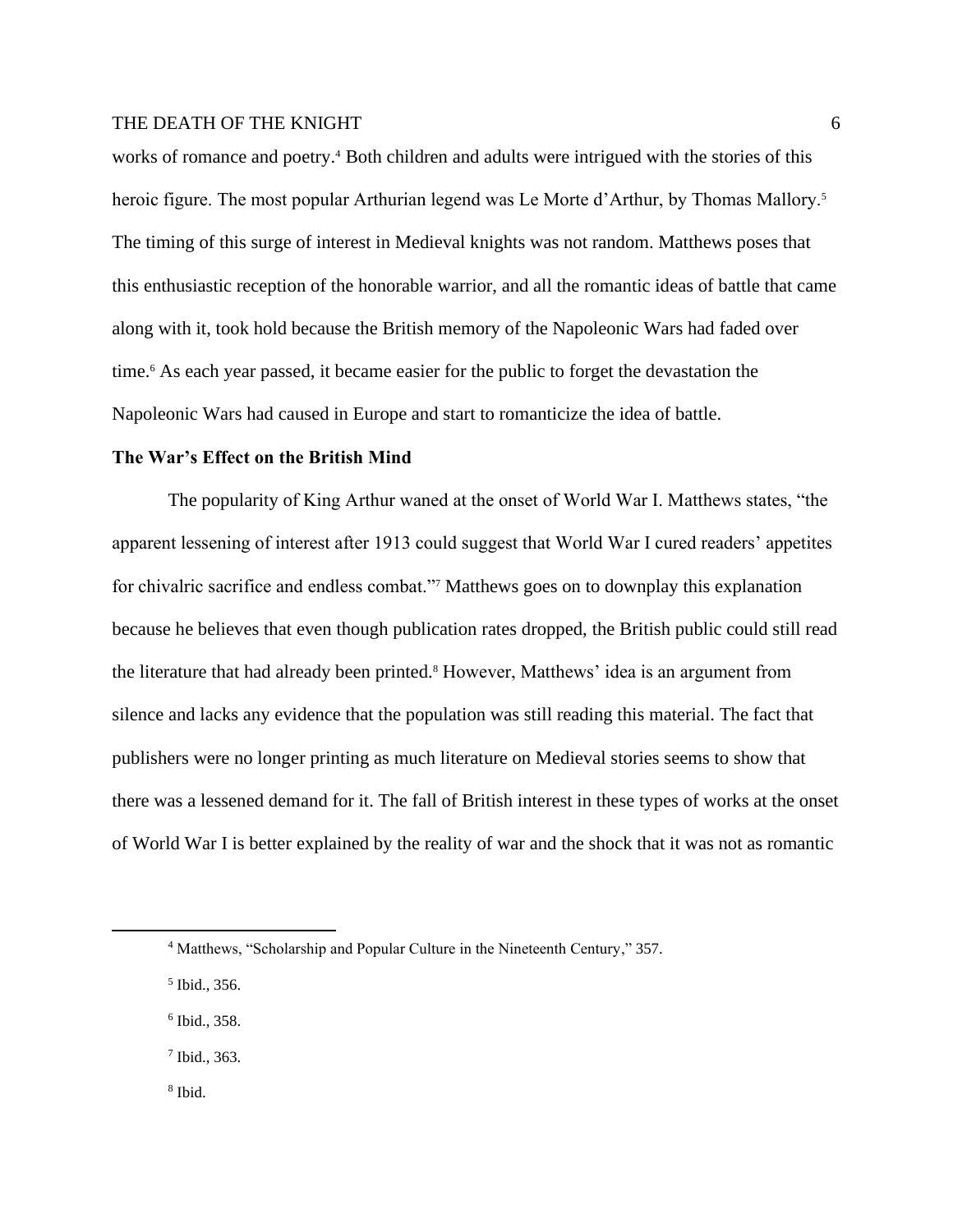as the public was led to believe. As the Great War commenced, the British soon got their fill of battle from newspaper headlines of the real world instead of imagined and romanticized stories. The grim horror of the situation curbed their desire for knights in shining armor as fresh soldiers faced deadly problems such as machine guns and poisonous gas, as well as nasty inconveniences like lice-infested trenches and meager food rationing.<sup>9</sup>

World War I began to see a shift from previous times concerning the relationship between children and war. In earlier wars and during World War I, children's stories, like most other literature, were turned into propaganda.<sup>10</sup> Yet, a humanitarian objection was heard as well. Some decried the victimization of children by the war. As writer Elizabeth A. Galway says, "competing portrayals [of child soldiers] illuminate the processes by which notions of childhood are constructed and manipulated in times of war..."<sup>11</sup> Galway argues that children as victims of war is a fairly new concept. In World War I British children's literature, Germany was scolded for using children to gather scrap for ammunition. Only a barbaric nation could make children do the dirty work of finding materials that would be turned into lethal bullets. Somehow, the author saw this as a completely different task than his own urging of the Boy Scouts of Britain to collect eggs from farms to give to wounded soldiers.<sup>12</sup> Despite both Britain and Germany using their children to perform tasks for the war effort, British authors managed to use this as propaganda in

<sup>12</sup> Ibid., 301.

<sup>9</sup> John Ellis, *Eye-Deep in Hell* (Baltimore, MD: The Johns Hopkins University Press, 1989), 89.

<sup>10</sup> Elizabeth A. Galway, "Competing Representations of Boy Soldiers in WWI Children's Literature," *A Journal of Social Justice* 24, no. 3 (2012): 298.

<sup>&</sup>lt;sup>11</sup> Galway, "Competing Representations of Boy Soldiers in WWI Children's Literature," 298.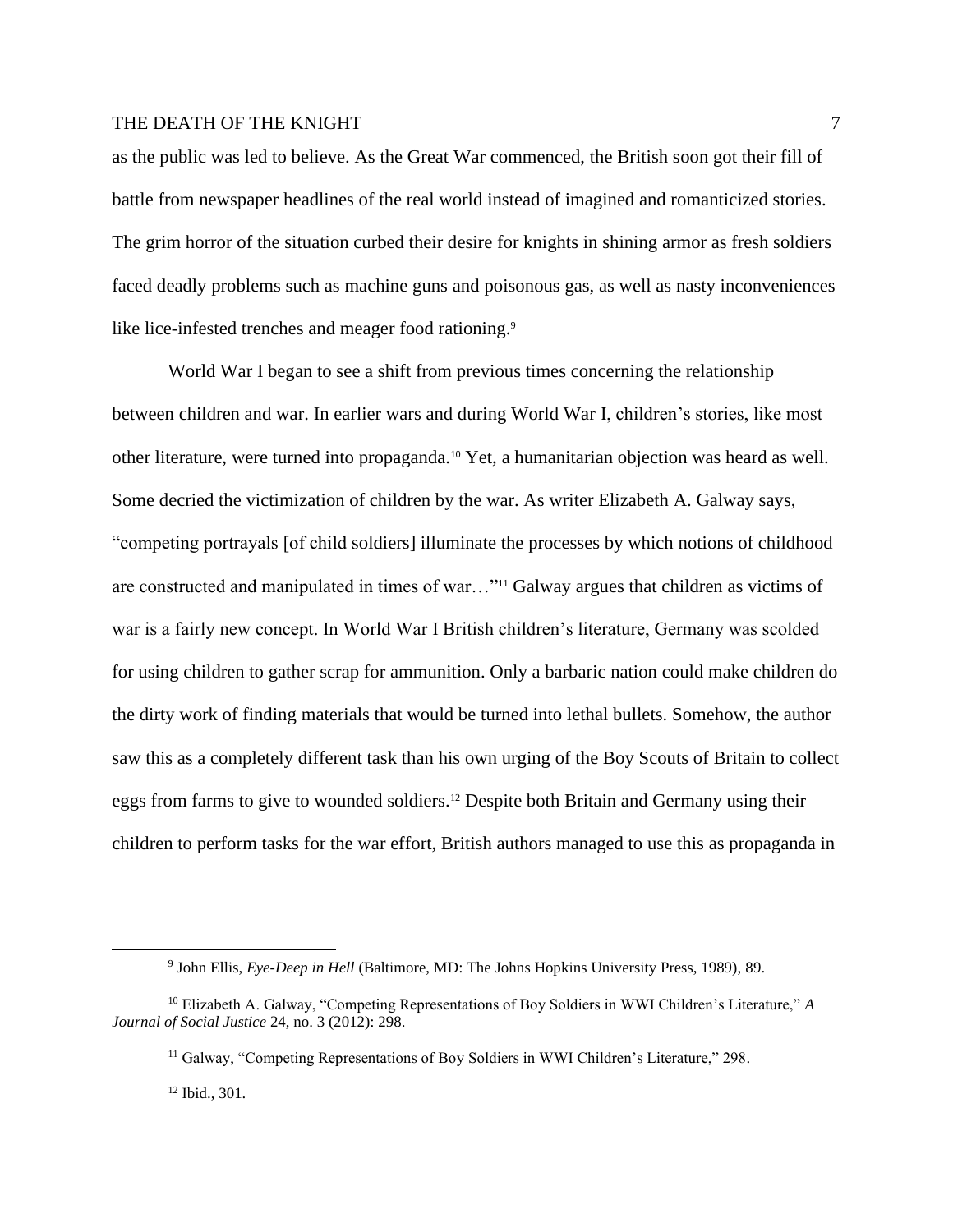painting the Germans to be cruel and the British to be resourceful when it came to the activities in which they encouraged their children.

During the First World War, a close reading of literature of the time reveals that authors were sending two contradictory messages, sometimes even in the same paragraph.<sup>13</sup> Children were victimized as casualties of war when they were grouped with women, yet glorified as young heroes when categorized with men. Such an unclear rendering of the war situation tried to please a large audience. As victims, children were shown in their vulnerability, unable to save themselves from the war machine.<sup>14</sup> This victimization had appealed to those who had suffered already because of the war. It also could have been used to grab the hearts of parents worried for the safety of their families during the conflict. In contrast, boys' magazines told stories of schoolboys itching to enlist, eager to serve their country. Writers knew that young boys' minds were malleable, and used it to their nation's advantage through propaganda: "yet the very notion of childhood is constantly in flux, and in times of military need, images of child innocence, passivity, and naivety are often replaced by depictions of children as ready, willing, and able to serve their nation."<sup>15</sup> Children who had so readily consumed fairy tales purely for pleasure were now taken advantage of through literature which intentionally tried to make a young boy out to be the brave knight in shining armor to which he had looked up.

Children's literature during the war had various purposes in describing the appropriate relationship children should have with the war. This built off previous writings, such as fairy

<sup>13</sup> Galway, "Competing Representations of Boy Soldiers in WWI Children's Literature," 300.

 $14$  Ibid.

<sup>15</sup> Ibid., 298.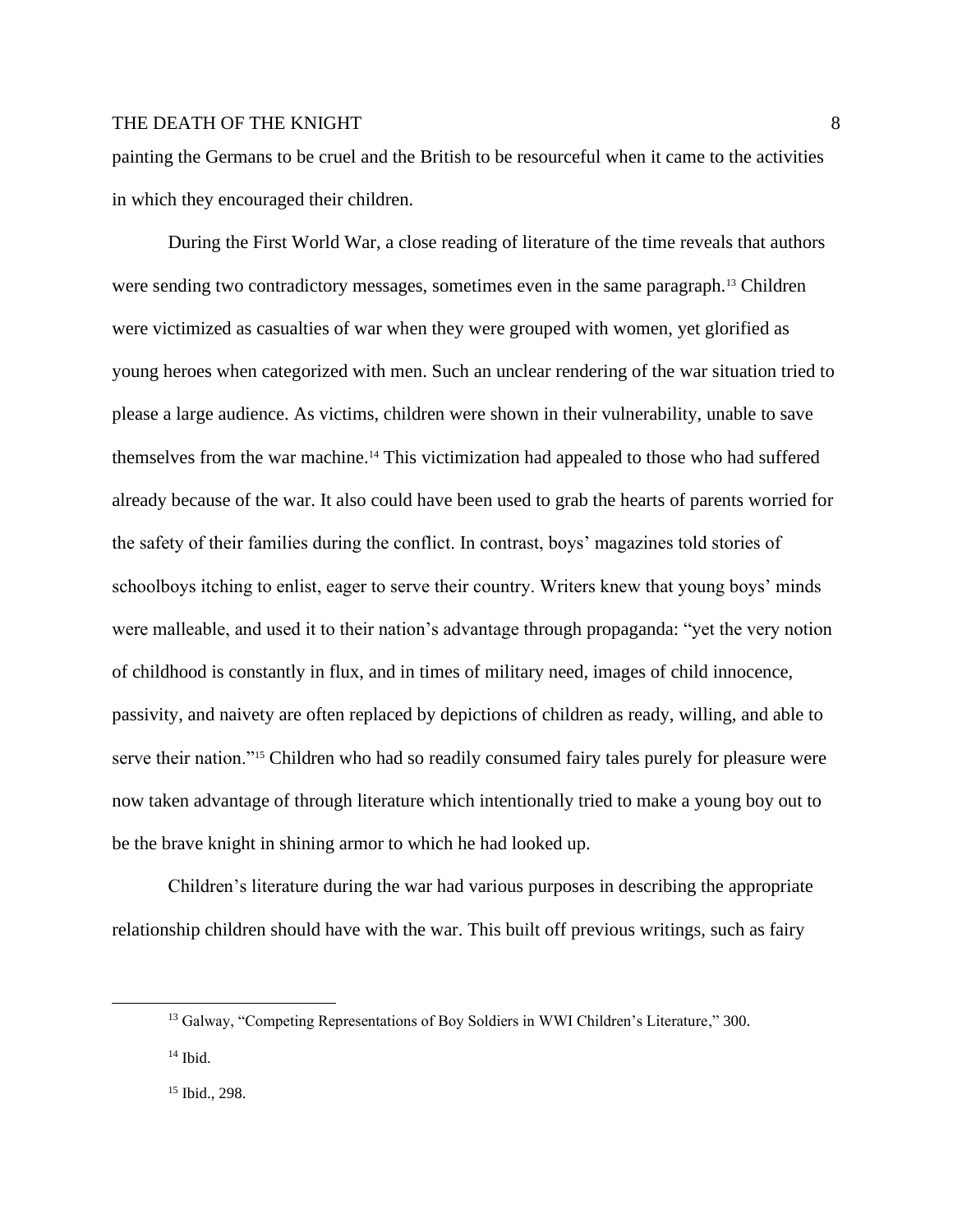tales and folklore. Ideals of heroes were already in place in Britain, propaganda simply molded them to fit the author's goals. This is certainly evident with the younger generation of boys, but it did not stop there. These children's fathers had grown up with the same Grimm's Fairy Tales and other stories. Adults who were inspired by the values in these stories still sought adventure and heroism.

# **The Romantic Ideal**

Writers in the early twentieth century used language which propagated the romanticism of living a life of adventure. One American author describes the excursions of those he met on a train ride through the Great Plains as "[a] band of 'knights errant and ladies fair' [who] climbed Pike's Peak, a task compared to a struggling saint's 'steep ascent of heaven.'"<sup>16</sup> This whimsical choice of words shows the events of life, such as travel, were more than just routine. People saw train rides as adventures, and mountain climbing to be compared with a divine quest. While one may argue this example pertains to images of the American West, American authors actually acquired this spirit of romanticism directly from the British Pre-Raphaelites.<sup>17</sup> The Pre-Raphaelite Brotherhood was a group of artists who believed in rekindling the purism of art created before the Renaissance. This group banded together in 1848, a tumultuous year of revolution for greater Europe.<sup>18</sup> It is noteworthy that while other European countries such as Germany and France were pushing to move forward, these English makers of culture were reviving a tradition that had fallen out of popularity over 300 years ago. Although the

<sup>&</sup>lt;sup>16</sup> Kirsten H. Powell, "Cowboy Knights and Prairie Madonnas: American Illustrations of the Plains and Pre-Raphaelite Art," *Great Plains Quarterly* 5, no. 1 (Winter 1985): 43.

<sup>17</sup> Powell, "Cowboy Knights and Prairie Madonnas," 43.

 $18$  Ibid.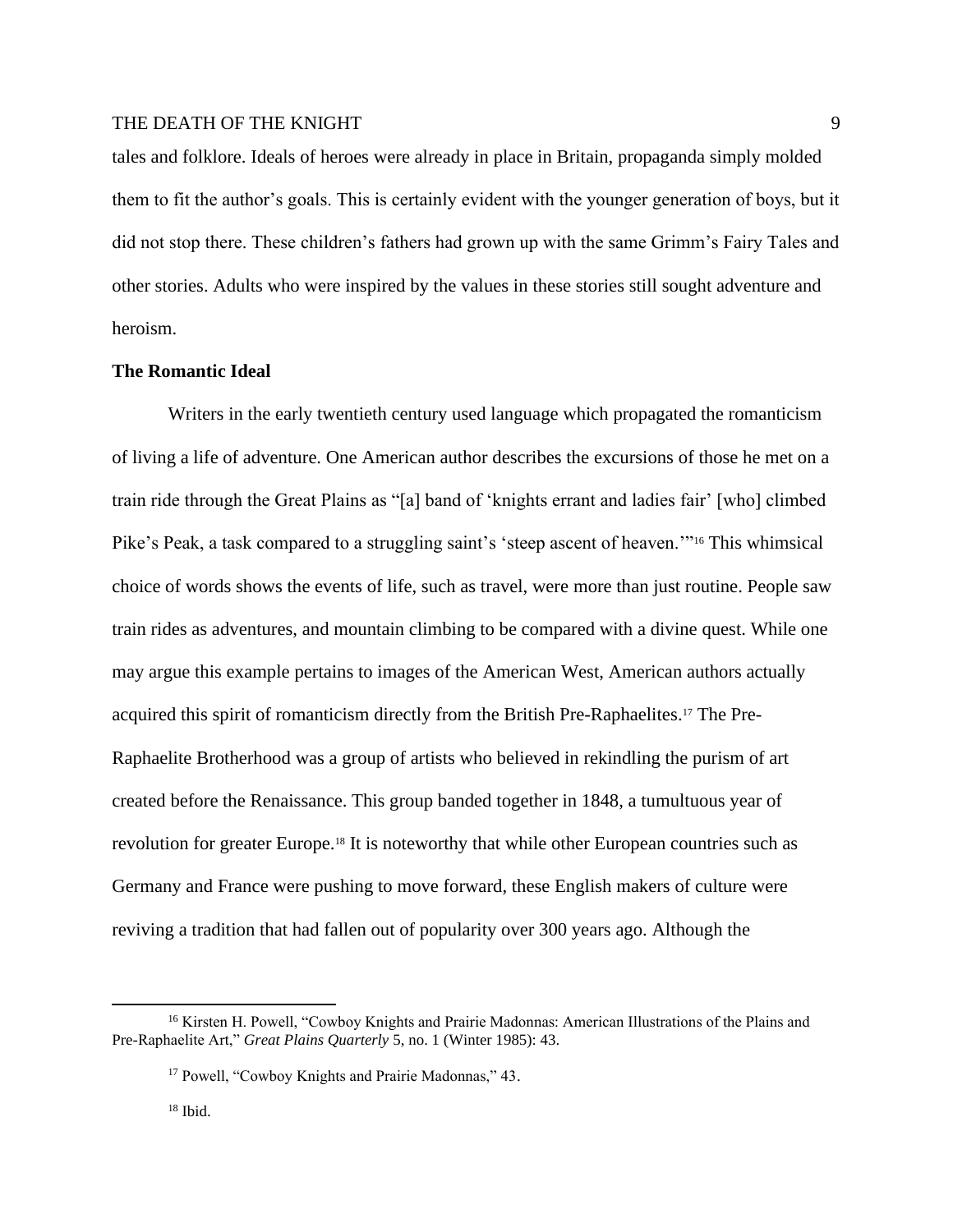Renaissance had swept Europe with its mastery, precision, and lifelikeness in art, the Pre-Raphaelites were interested in the time just before this, when the Medieval style still reigned supreme.

#### **Pre-War Art**

At the time of World War I, the Pre-Raphaelite movement had been in effect for well over sixty years. Therefore, its artwork and the ideas associated with it were widespread. One such example was the reprinting of all four issues in 1901 of *The Germ*, which was the shortlived journal created by the Pre-Raphaelite Brotherhood. Originally started in 1850, the journal included articles written by members of the Brotherhood discussing beauty, art, and nature. It also included poems they wrote, some of which deal with themes of heroism and reflections on the natural world.<sup>19</sup> Although they were written many years earlier, some of the topics included find particular relevance to World War I.

#### **Art With Purpose**

The fourth and final issue of *The Germ* included a discourse in the style of Plato, as the Pre-Raphaelites were always looking to mimic the past. One particular part of this imaginary question and answer session discusses the purpose of art. To the Pre-Raphaelites, these were the virtues of purity and excellence. Dante Rosetti notes, "In perfect art the utmost purity of intention, design, and execution, alone is wisdom. Every tree—every flower, in defiance of adverse contingencies, grows with perfect will to be perfect: and, shall man, who hath what they have not, a soul wherewith he may defy all ill, do less?"<sup>20</sup> Good, well-made art was to have a

<sup>19</sup> Dante Gabriel Rossetti, ed. 1901. *The Germ*, no. 4 (May).

<sup>20</sup> Rosetti, *The Germ*, 151.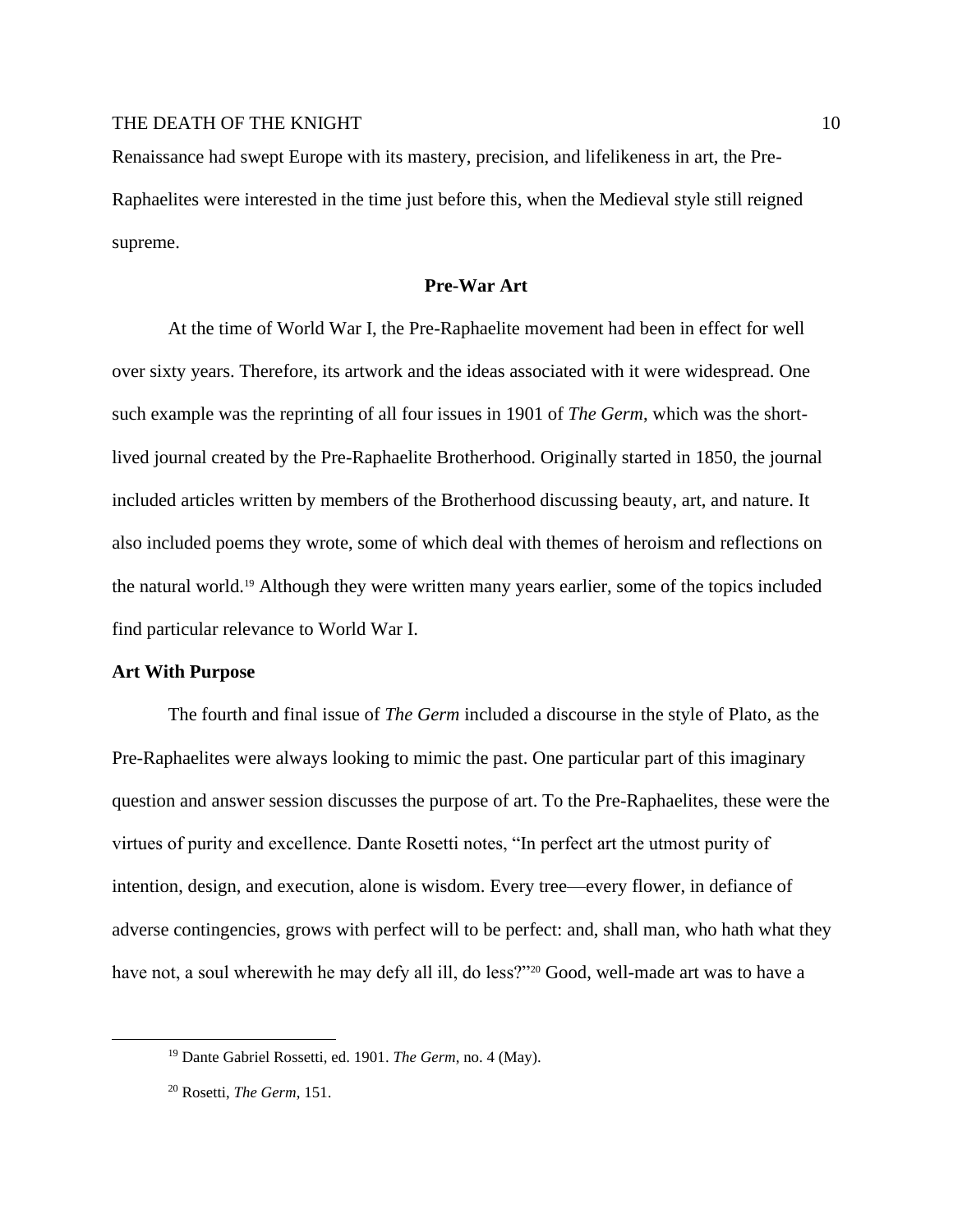didactic quality to share with mankind. It was to be an example of excellence and virtue. This was not only a virtue of the content of the art, but of the skill and precision in creating it. Rosetti continues, "A picture, poem, or statue, unless it speaks some purpose, is mere paint, paper, or stone. A work of art must have a purpose, or it is not a work of *fine* art: thus, then, if it be a work of fine art, it has a purpose; and, having purpose, it has either a good or an evil one: there is no alternative."<sup>21</sup> This explanation of art proves the high morality of Pre-Raphaelite artwork. Stemming from the calling of such a virtuous cause, the artist's task was elevated to a noble and weighty deed. Such influence was bound to have heavy consequences to consider if it was not up to the meticulous standard of the Pre-Raphaelite Brotherhood.

Elsewhere in the discourse, the author revealed that men should not create art that comes near to touching what is impure, lest their entire work become defiled as well. Rossetti writes concerning an artist's moral legacy, "An artist's works are his children, his immortal heirs, to his evil as well as to his good; as he hath trained them, so will they teach."<sup>22</sup> While communicating the virtue art was to have, the speaker make it clear that this is not without purpose. Over and again, the teacher explained the wickedness that is natural for a man's heart, and the questioners ask about the evils of the world. The teacher explained how the artist's conscience must be the judge of whether his art is pure or not.<sup>23</sup> In one example, the teacher showed how an artist may paint a nude to show that he can do so skillfully. Although his intentions are pure in trying to perfect his craft, others may see the work through unclean eyes and fall into immoral thoughts.

 $22$  Ibid.

<sup>23</sup> Ibid., 153.

<sup>21</sup> Rossetti, *The Germ*, 152.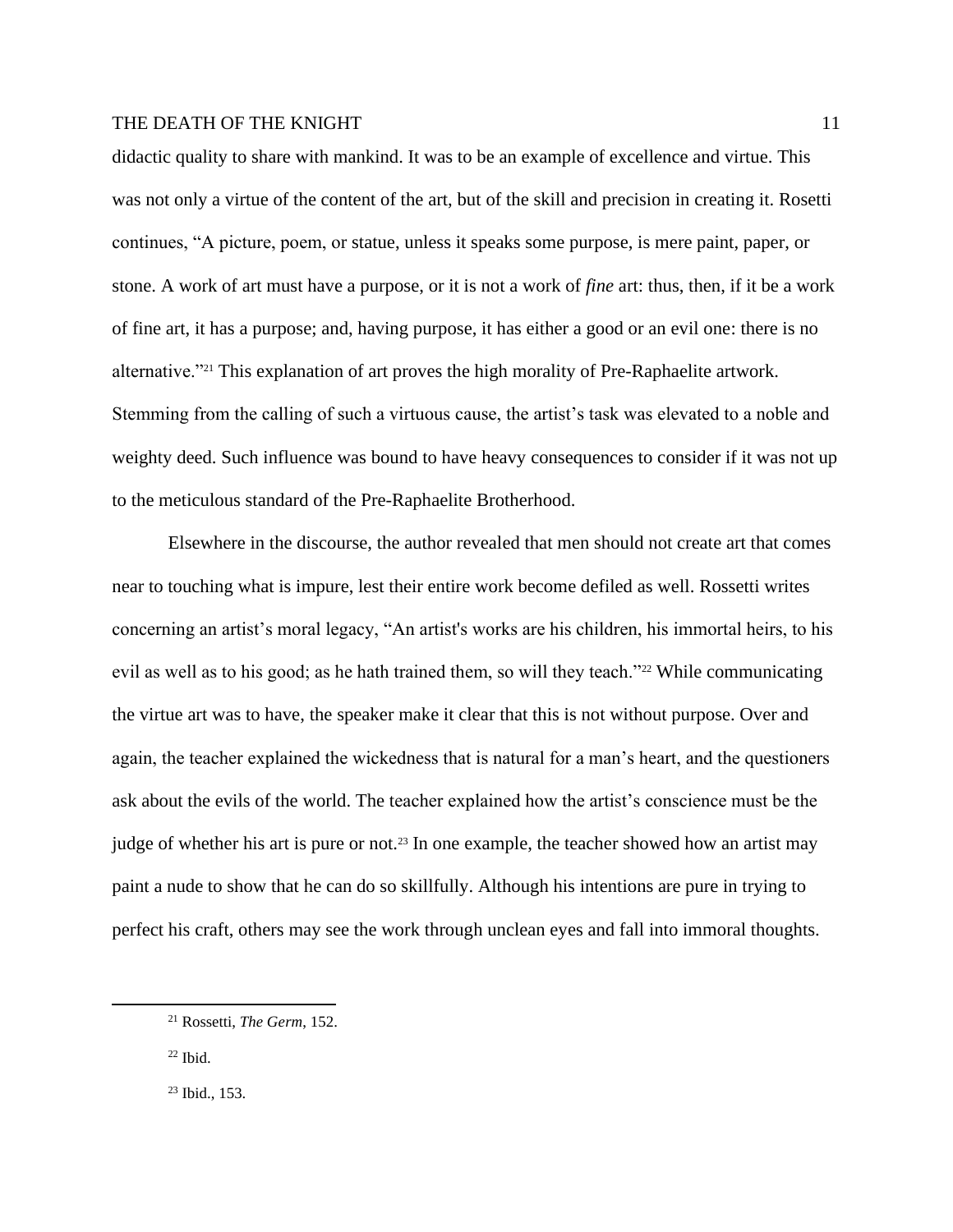The teacher reveals the moral dilemma in creating this work to be between the artist's conscience and God.<sup>24</sup> Such a high ethical standard for one's craft and art shows how seriously the Pre-Raphaelites took their work.

The Pre-Raphaelite Brotherhood had a strong academic quality to their paintings. They looked down on folk art, and art for art's sake.<sup>25</sup> Rather, they believed art should be serious, virtuous, and masterfully constructed. In this, the Pre-Raphaelites took inspiration from the Medieval art that so often awed them. Medieval art, most often created to be religious in nature, depicted biblical stories, and pointed to truths about God for an illiterate society. Likewise, Pre-Raphaelite art was intended to teach through storytelling in the same way Medieval art was. It was to be "*dramatic not theatrical*."<sup>26</sup>

#### **The British Patriotic Spirit**

One noteworthy aspect of the Pre-Raphaelite Brotherhood is that it was a uniquely British art movement. Of course, it did accept features of other cultures on a minor scale, such as the French Joan of Arc, as the subject matter of some paintings.<sup>27</sup> However, the Pre-Raphaelites longed to revive the earlier days of England, outside of the Industrial Revolution, which was erupting around them as they formed. The members of the Pre-Raphaelite Brotherhood focused on Ophelia, from the plays of Shakespeare, St. George, the patron saint of England, and the

<sup>24</sup> Rossetti, *The Germ,* 152-53.

<sup>25</sup> Ibid., 153-54.

<sup>&</sup>lt;sup>26</sup> Lucy Hartley, "Putting the Drama into Everyday Life: The Pre-Raphaelite Brotherhood and a Very Ordinary Aesthetic," *Journal of Victorian Culture* 7, no. 2 (2002): 177.

<sup>27</sup> John Everett Millais, *Joan of Arc*, 1865, oil on canvas, Private Collection, https://www.millais.org/joanof-arc/.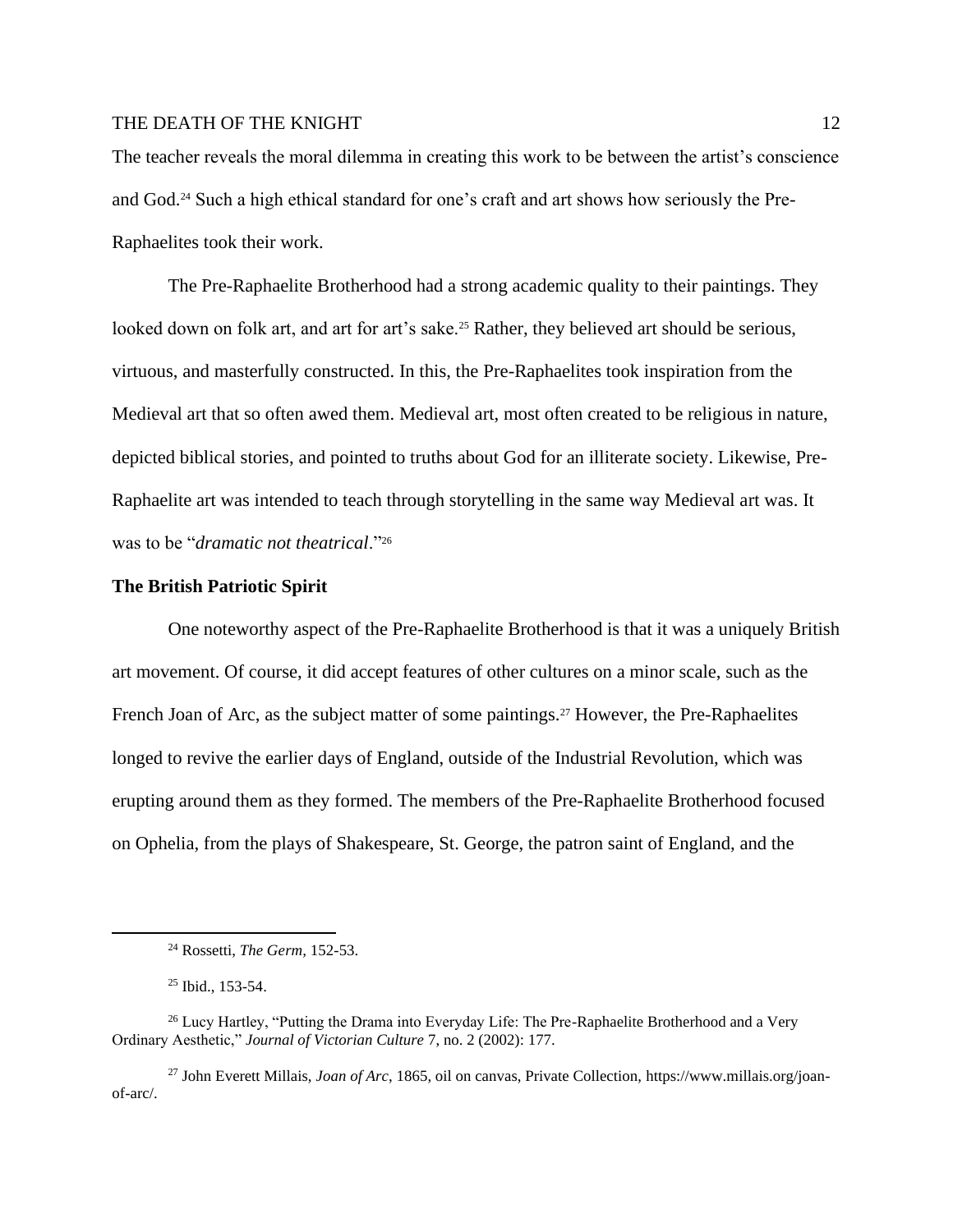knights of King Arthur in the poetry of Tennyson.<sup>28</sup> Such an elevation of characters uniquely tied to England bolstered patriotism for the nation. By the time the movement waned, it had successfully revived ideas of valor and bravery associated with British heroes of old, which so many had looked up to in their youths. The Pre-Raphaelites presented the notion of a knightly order, where men of valor came together to serve their God, their king, and their lands, as an ideal to which men should aspire in their relationships with one another.<sup>29</sup> Once World War I erupted, these ideologies had enough time to marinate in the minds of Britain. The Pre-Raphaelite movement finally ended in the 1920s, but it certainly left its mark on British society.

One painting that acted as an example of patriotism before the war is *The Dedication*, by Edmund Blair Leighton.<sup>30</sup> Painted six years before the outbreak of the war, the painting can be divorced from claims of propaganda for enlisting in the war. Nonetheless, had it been painted later, it may have been. The painting depicts a knight kneeling before an altar, offering up his sword. This gesture devotes his quest to God. Outside the church, his squire has made the knight's horse ready for battle. A woman kneels beside him, head bowed in prayer. Her hands are raised as well, but they are offering prayers for his safety. The colors of the painting are fairly dull, mostly greys. Only red, green, and white stand out. The knight displays a red cross over his chest, connecting him to the red of the mosaic before the altar and the red in the church's stained

https://www.tate.org.uk/art/artworks/millais-ophelia-n01506; Edward Burne-Jones, *St George Slaying the Dragon*, 1868, oil on canvas, Art Gallery of New South Wales, Sydney,

<sup>28</sup> John Everett Millais, *Ophelia*, 1851-52, oil on canvas, Tate, London,

https://www.artgallery.nsw.gov.au/collection/works/8536/; Frederic George Stephens, *Morte d'Arthur*, 1849, oil on panel, Tate, London, https://link-springer-com.ezproxy.liberty.edu/content/pdf/10.1007%2F978-3-030-51338-2.pdf; Matthews, "Scholarship and Popular Culture," 356.

<sup>29</sup> Heather Bozant Witcher, and Amy Kahrmann Huseby, eds., *Defining Pre-Raphaelite Poetics* (London: Palgrave Macmillan, 2020), 118.

<sup>30</sup> Edmund Blair Leighton, *The Dedication*, 1908, oil on canvas, Private Collection, https://www.artrenewal.org/artworks/the-dedication/edmund-blair-leighton/51793.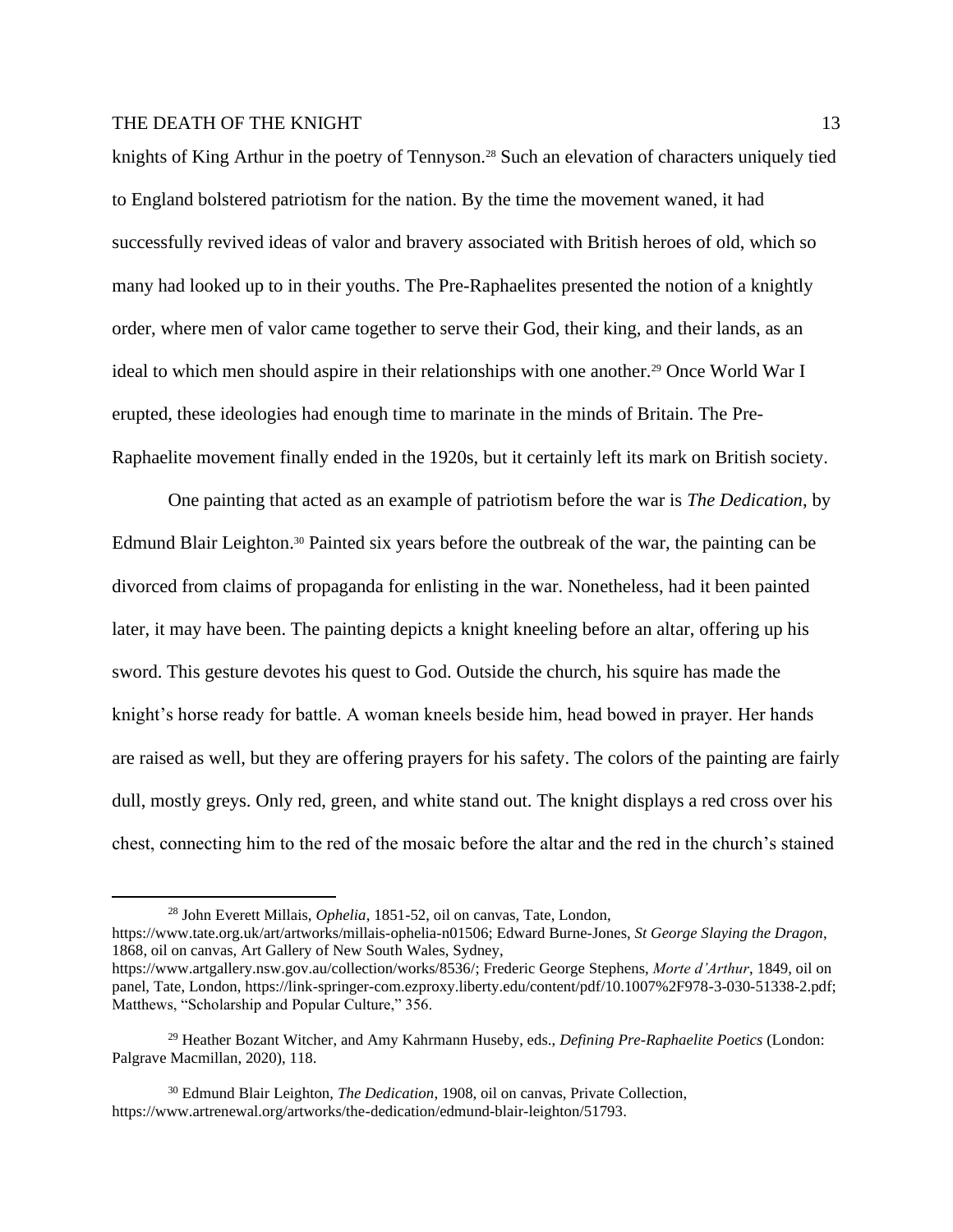glass window. Through this, the painter shows that the knight's quest is divinely ordained. The lady's green dress ties her to the verdant land outside, symbolizing that the man is fighting for his homeland and those he loves. The man, woman, and God are related through the use of white fabric. The knight wears a white surcoat, the lady's head is covered by a veil, and a white cloth is placed atop the altar. Once again, the purity the Pre-Raphaelites thought so highly of is the factor which unifies the three subjects of the painting. Pre-Raphaelite art valued religion as a key motivation for fighting in battle. This divine connection between knights and their quests had an effect on the British mind at the beginning of World War I. Matthews writes, "the idea that one might imitate Arthurian heroes was a key theme in an important Victorian phenomenon: the notion that Arthurian chivalry should inform modern behavior."<sup>31</sup> British citizens wanted to emulate their heroes of old.

Men enlisted into the military as an act of nobility, self-sacrifice, and to achieve honor in defense of their country. In his book *Eye-Deep in Hell*, Ellis writes, "J. Engall of the 16<sup>th</sup> London Regiment, wrote to his parents on the eve of the Battle of the Somme: 'I could not pray for a finer death, and you my dear Mother and Dad, will know that I died doing my duty to my God, my Country, and My King.'"<sup>32</sup> This was a bold statement from a young man who was fully committed to giving the ultimate sacrifice, if need be, for high and lofty ideals, just like the knights he would have known about from fairy tales and Pre-Raphaelite art during his time. Ellis agrees that he was a product of the times. Countless other boys and men shared these sentiments: "Love of country was bound up in a whole series of obligations that came together under the

<sup>31</sup> Matthews, "Scholarship and Popular Culture," 359.

<sup>32</sup> Ellis, *Eye-Deep in Hell*, 162.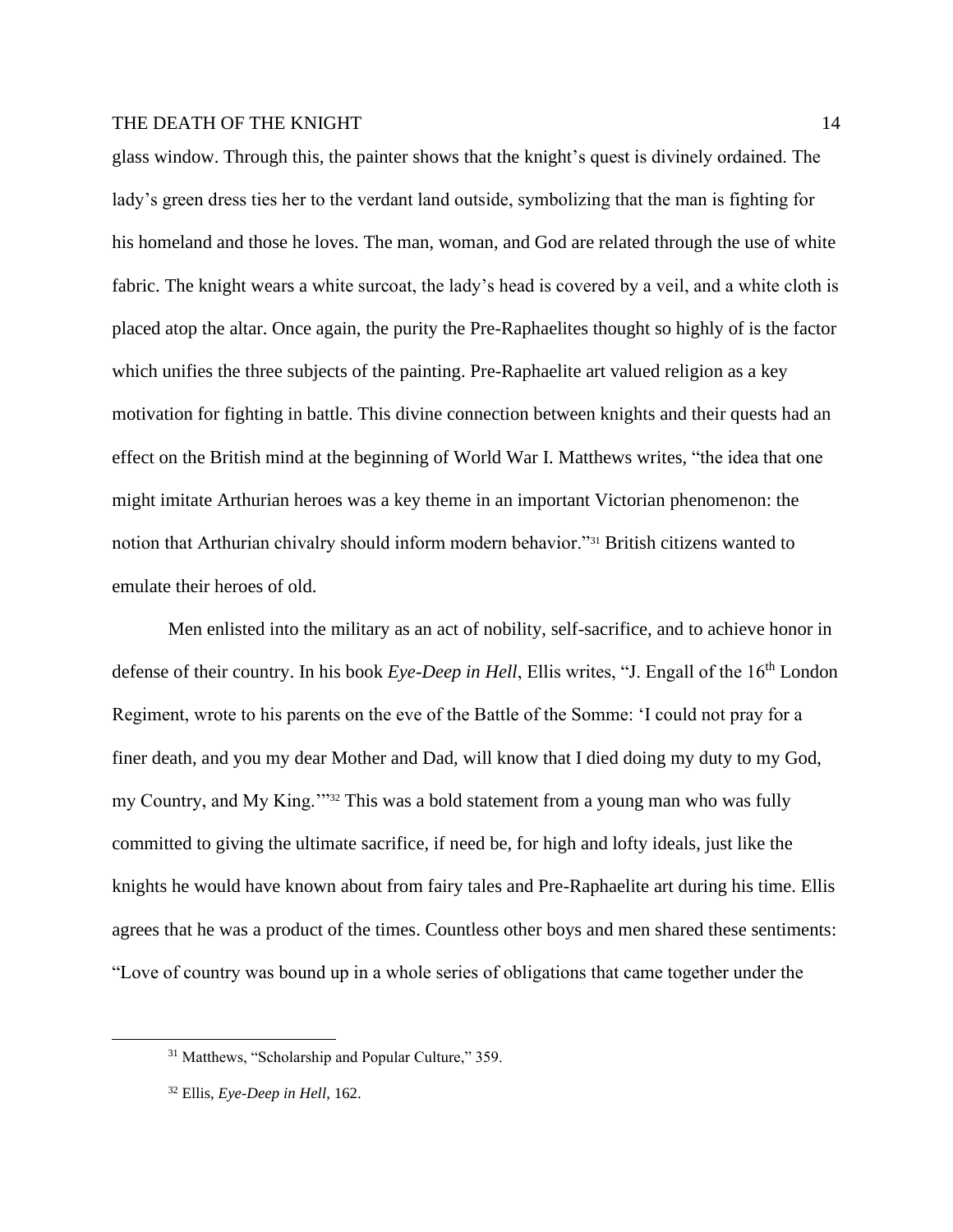vague heading of honor and duty. Victorian and Edwardian education and propaganda, the whole ideology of the age, inculcated both officers and men with a real sense of being duty-bound to come forward in defense of their family, their country, and even their country's allies."<sup>33</sup> It is clear that honor, nobility, and duty were key factors in convincing one to enlist.

#### *Ideals in Action*

One may ask what defined ambiguous concepts such as honor for soldiers in World War I. In an example experienced by Britain's allies, two American airmen received the Medal of Honor for giving up their lives in an effort to give aid to their fellow men who had been captured.<sup>34</sup> The two were shot down and killed, but their efforts were immortalized by the people of a small French town near where they died. The intercultural memorialization of these men's final deed shows that, at least for the Allies, sacrifice for one's fellow man was among the highest acts of heroism. Indeed, a deep sense of camaraderie and brotherhood was forged between the soldiers because of their shared experience and the heaviness of their situation. A British soldier recounted, "the love that grows quickly and perhaps artificially when men are together up against life and death has a peculiar quality. Death that cuts it off does not touch the emotions at all, but works right in the soul of you."<sup>35</sup> Men were willing to sacrifice even their own lives for each other because they had formed such close ties in the trenches of the Great War.

<sup>33</sup> Ellis, *Eye-Deep in Hell*, 162.

<sup>34</sup> Steve Ruffin, "French Tribute to WWI Medal of Honor Airmen," *Aviation History* 20, no. 4 (March 2010): 12.

<sup>35</sup> Ellis, *Eye Deep in Hell*, 204.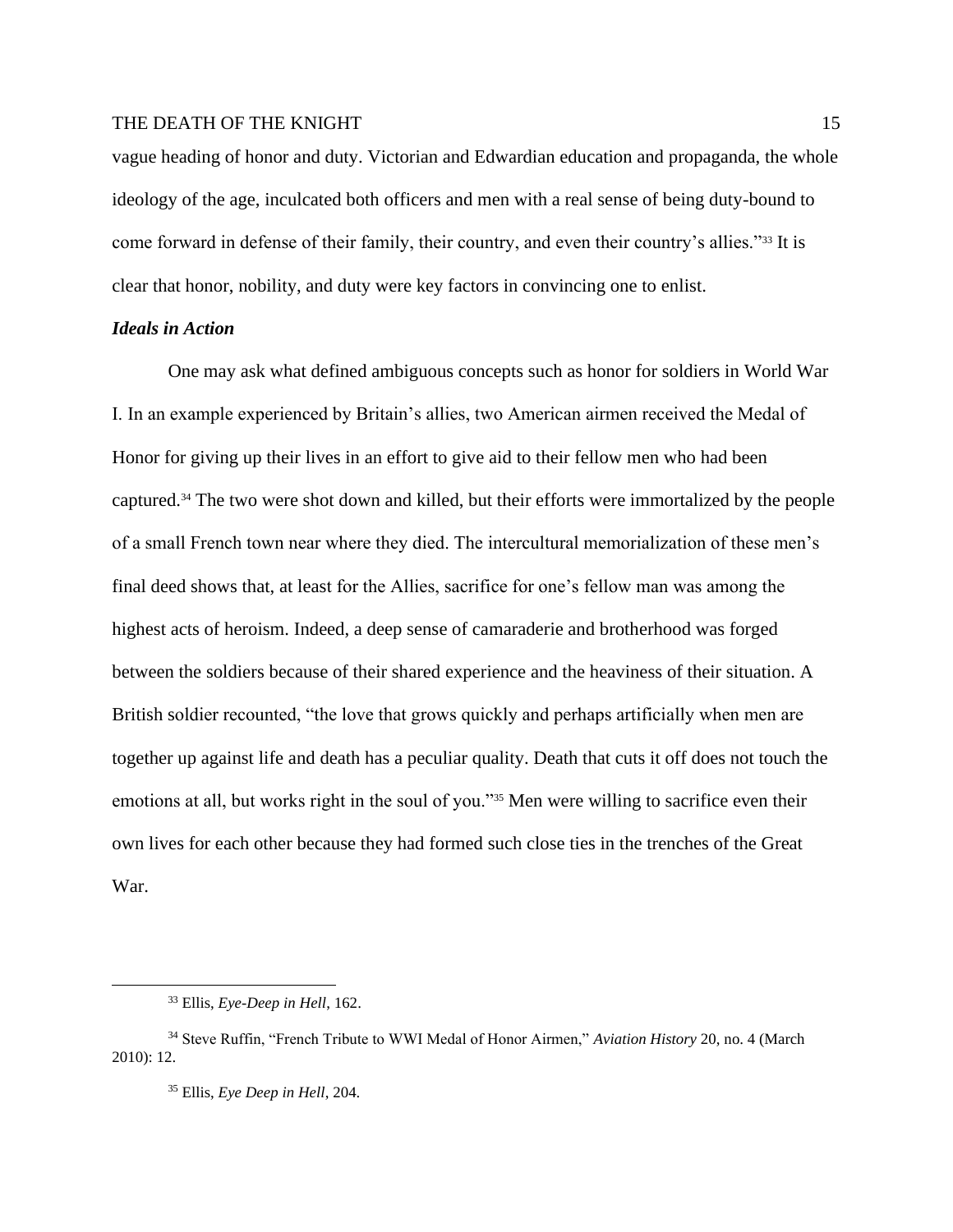#### *Propaganda*

With the prevalence of media at the turn of the twentieth century, it was inevitable that much of it would be turned to propaganda during wartime. One such poster that helped explain to Britain's men why they should enlist showed an image of the treaty that Germany initially violated in moving into Belgium.<sup>36</sup> This "scrap of paper," as it was called, turned out to be much more important than Germany counted on. Germany had believed it to be long forgotten, but Britain made sure word effectively got around that honor must be restored. Through art, Britain effectively conveyed to its citizens how a proper English gentleman should respond to this threat to her ally.

After the sinking of the British ship the Lusitania in 1915, English artist John Bernard Partridge created a poster entitled *Take Up the Sword of Justice*. <sup>37</sup> This poster depicted the sinking of the ship as passengers' arms desperately flailed in the water, hoping for some sort of rescue. From the waters rises a woman with her arms outstretched, offering a sword by which a champion should defend her beloved country. The woman is distraught in front of a dark and stormy sky. She is clothed in classical garb, reminiscent of Athena, goddess of war. The long red veil she wears acts almost as a halo around her, making this seemingly a calling from the gods. Yet, its deep red color could represent the pain and loss of life which has already occurred in this international tragedy. In this poster, as in others, women play supporting roles. They are the voice of their land as they cry out for help, urge men to enlist, and supply comfort to weary soldiers. This reflects female motifs throughout Pre-Raphaelite art. In this art, benevolent women

<sup>36</sup> Hanbury, Tomsett & Co., *The Scrap of Paper- Enlist Today*, 1914, International War Museum, London, https://www.iwm.org.uk/collections/item/object/30237.

<sup>37</sup> John Bernard, *Take Up the Sword of Justice*, 1915, https://www.loc.gov/pictures/resource/cph.3b53006/.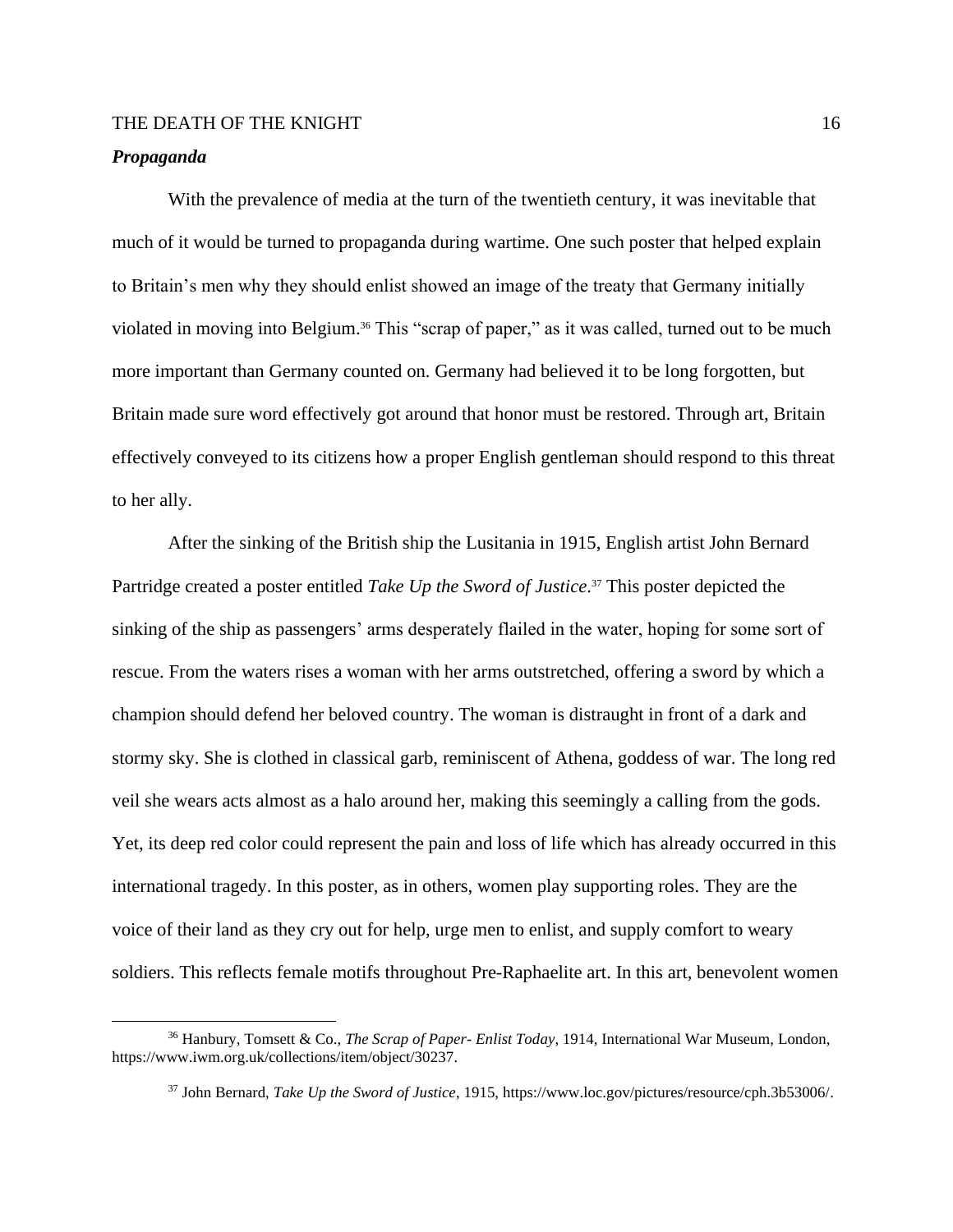were usually innocent, trapped by some evil monster or ill-wishing villain, and awaiting rescue.<sup>38</sup> Propaganda like this called British men to step up to the position of protector and rescuer, just like their knightly ancestors.

#### **The Turning of an Era**

A painting made at the very end of the Pre-Raphaelite movement shows the rewards of a knight who was faithful to the completion of his journey. In *The End of the Quest*, an adventurer kneels before a lady, seated amidst a colonnade in wooded mountains.<sup>39</sup> They clasp hands, yet it is not an over joyous moment. The woman seems to catch her breath as if trying to assure herself that this is not a dream. The man looks up at her expectantly, unsure how much has changed in his absence. Like Odysseus after his long journeys around the Aegean, the adventurer secretly wonders whether his lady has replaced him with a new lover. Even with some hesitation from both parties, the couple is united at last. Despite the weeks, months, or even years, they are together again.

The warrior wears the humble brown habit of a monk. At his side, he carries only a sword. The entirety of the painting is true to the Middle Ages. However, there is one piece that is out of place. The warrior's helm is not that of a knight. Rather, it is a helmet of a British soldier of the Great War. This detail, along with the year it was painted, 1921, lends the painting to be directly connected with World War I. A cross in the tile beneath the couple connects them to the divine. This scene conveying life after battle brings a sense of completion to World War I, although the painting was finished a few years after the Treaty of Versailles. In a more symbolic

<sup>38</sup> Powell, "Cowboy Knights and Prairie Madonnas," 45.

<sup>39</sup> Frank Bernard Dicksee, *The End of the Quest*, 1921, oil on canvas, Leighton House Museum, https://www.thehistoryofart.org/frank-dicksee/end-of-the-quest/.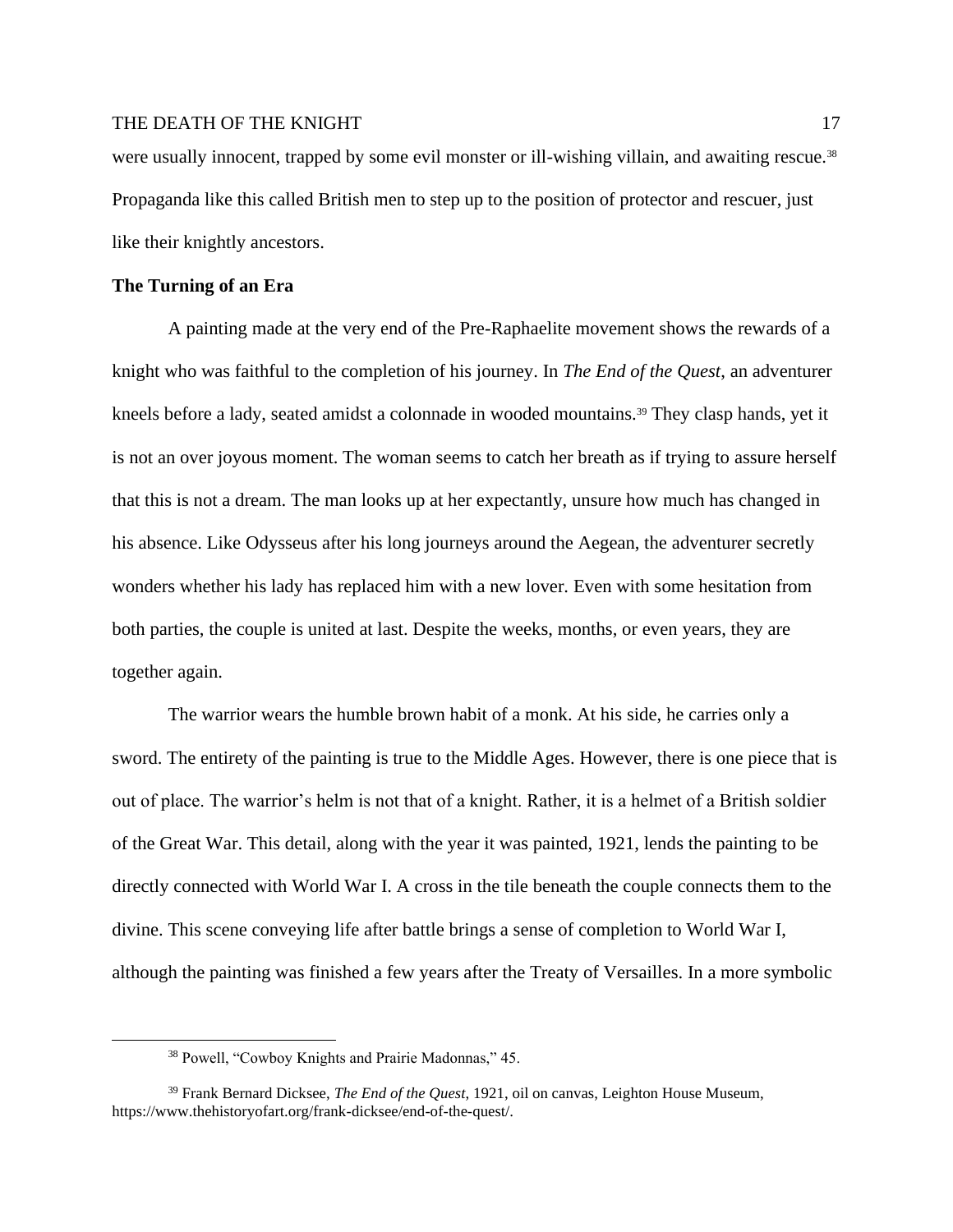way, it also draws the Pre-Raphaelite movement to a close. The times of gallant knights, fair ladies, and quests for adventure had served their purpose. They had filled England's collective mind with a spirit of heroism, and pushed for honorable and virtuous morals. These inadvertently led to a higher number of military enlistments nearly sixty years after the movement had begun.

It was not as if the Pre-Raphaelite movement ended with abruptly and the Modernist movement picked up on the other side of the ravine. As mentioned before, culture is a gradual ebb and flow integrating new ideas while letting go of the old through either reformation or rejection.<sup>40</sup> *The End of the Quest* served a fitting end to the Pre-Raphaelite movement and its response to World War I, but it was a far from typical example of post-war art. The war had brought, above all, disillusionment. Throughout history, people had fought with swords and bows, then muskets and bayonets. Although improvements were made, weapons looked fairly the same as they always had. At the time of the Great War, guns had been around for hundreds of years, and swords for thousands. Top military leaders in 1914 looked to the brilliant military figures of the nineteenth century, such as Napoleon, as people to emulate in war. But the twentieth century brought some atrocious changes. Now, a soldier not only had to worry about guns and bayonets, but also mustard gas, airplanes, and tanks by the end of the war. Both the Allied Powers and the Central Powers needed time to figure out how to win the war with the introduction of these unprecedented weapons.<sup>41</sup> The prevalence of trench warfare, which literally drew a "line in the sand," made it difficult for positions to move and either side to win a decisive

<sup>40</sup> LeeAnne M. Richardson, "Currents of Art and Streams of Consciousness," in *Beyond the Victorian/Modernist Divide: Remapping the Turn-of-the-Century Break in Literature, Culture and the Visual Arts*, eds. Anne-Florence Gillard-Estrada, and Anne Besnault-Levita, (Milton Park: Routledge, 2018), 83.

<sup>41</sup> Ellis, *Eye-Deep in Hell*, 4.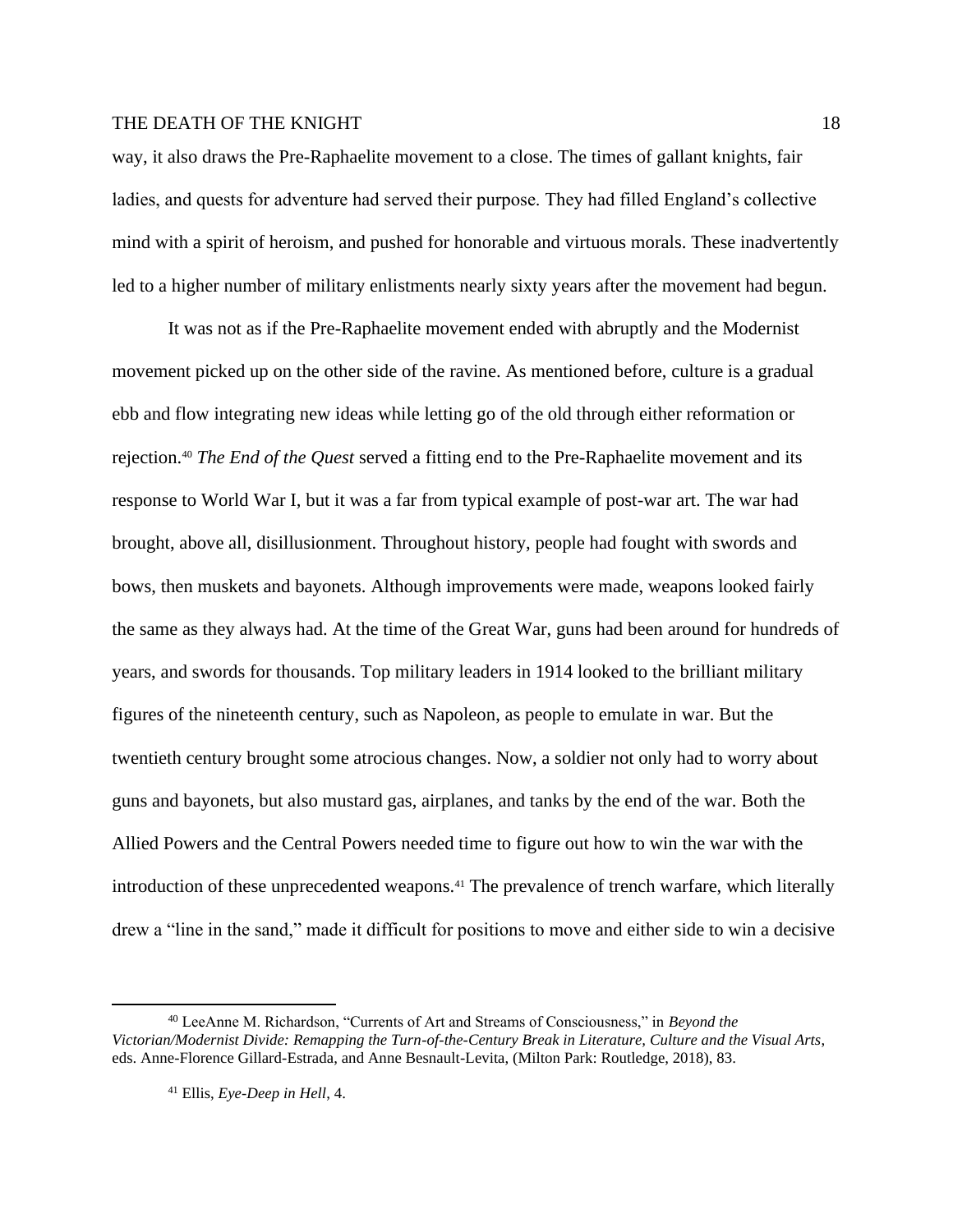victory. This initial surprise that tried and true tactics would no longer work came at first as a shock, but melted into a horror.<sup>42</sup> Each week, month, and year the stalemate continued, men were sinking into the mud of the trenches, blown to pieces by machine gun fire, and dying of diseases like the Spanish Flu. The ignorance of higher level military leaders was costing lives by the millions.

#### **Post-War Art**

Disillusionment from the war's twentieth century technology brought about a much darker shift in artwork. Art is an expression of people's inmost thoughts and feelings, and it certainly revealed an unsettling reality about society's bleak outlook on life. One piece that exemplifies this is *A Dawn 1914*.<sup>43</sup> From the title alone, the viewer may expect a light pale pink sunrise; a pastoral scene with birds singing. In reality, *A Dawn 1914* depicts rows and rows of soldiers headed through a town to battle. Their heads are down, faces weary and lifeless. Details in the faces are fairly standard, with little individuality. Soldiers in the background have no face at all. As an etching, the work is devoid of color. Jagged and pointy lines create sharp bayonets and cumbersome backpacks. Shapes are heavy and show textbook geometric precision. The entire scene is uncomfortable, bleak, and quiet. Its entirety marks a sharp contrast from the soft, whimsical, and airy Pre-Raphaelite art. Themes of divinely ordained quests, and knights searching valiantly for damsels in distress are nowhere to be seen. Instead, the focus has shifted to the uniformity, harshness, and vulgarity of the natural world. The people are not driven by motives of passion or nobility, but seem to be prodded along as if by a machine. The buildings

<sup>42</sup> Ellis, *Eye-Deep in Hell*, 4.

<sup>43</sup> Christopher Richard Wynne Nevinson, *A Dawn 1914*, 1916, drypoint, The Metropolitan Museum of Art, https://www.metmuseum.org/art/collection/search/746129.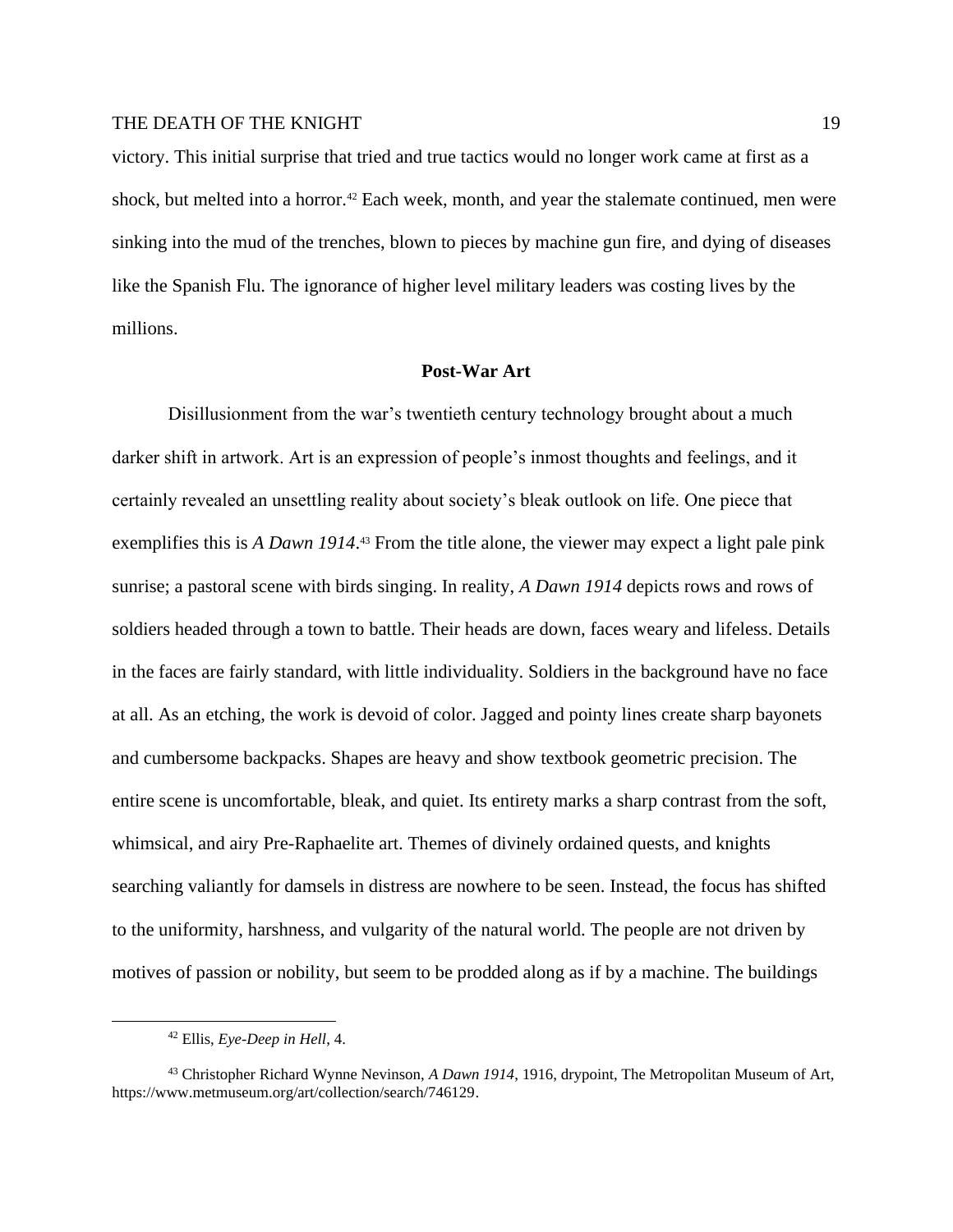around them crack just as their spirits have been broken and their society falls to shambles.<sup>44</sup> The darkness of war has fully engulfed the city in the painting.

This example is highly indicative of how people were feeling during and after the war. It is not meant to capture men heading off to war as they did in 1914, but as they would have, had they known the horrors that awaited them. It is not a report, rather, it is a reflection. *A Dawn 1914* was actually created in 1916. Artwork such as this ushered in a new stage in art history: the Modernist period. The Modernist period was a movement which sought to represent things as they were, even if that was dark, brutish, or unpleasant. Oftentimes, it was characterized by the color grey. Author Frances Guerin argues the color grey is connected to industrialism, and moves forward in cold, unstoppable progress: "[gray] is always in motion, and, together with the importance of mass-mediated reproduction [that is, photography] to the growing prominence of grey, these qualities of motion and fluidity are used for the definition of the formal explanation of modernist abstract painting."<sup>45</sup> One can see that Guerin believes the movement and industry of grey is instrumental in Modernist art. By using grey as a main color palette, Modernist art trudges mechanically forward, leaving the old ways behind it. Grey connects this art to industry and innovation, whether it be for good or ill. Because of the problems with technology and new methods of warfare that emerged in World War I, Modernism was an understandable response to the event.

German artist Otto Dix was an influential contributor to the Modernist art movement. Dix's art is terrifying. In *The War*, bodies rot with disease, a man stumbles out of the battle with

<sup>44</sup> Ellis, *Eye Deep in Hell*, 11.

<sup>45</sup> Frances Guerin, *The Truth is Always Grey: A History of Modernist Painting* (Minneapolis, MN: University of Minnesota Press, 2018), 30-31.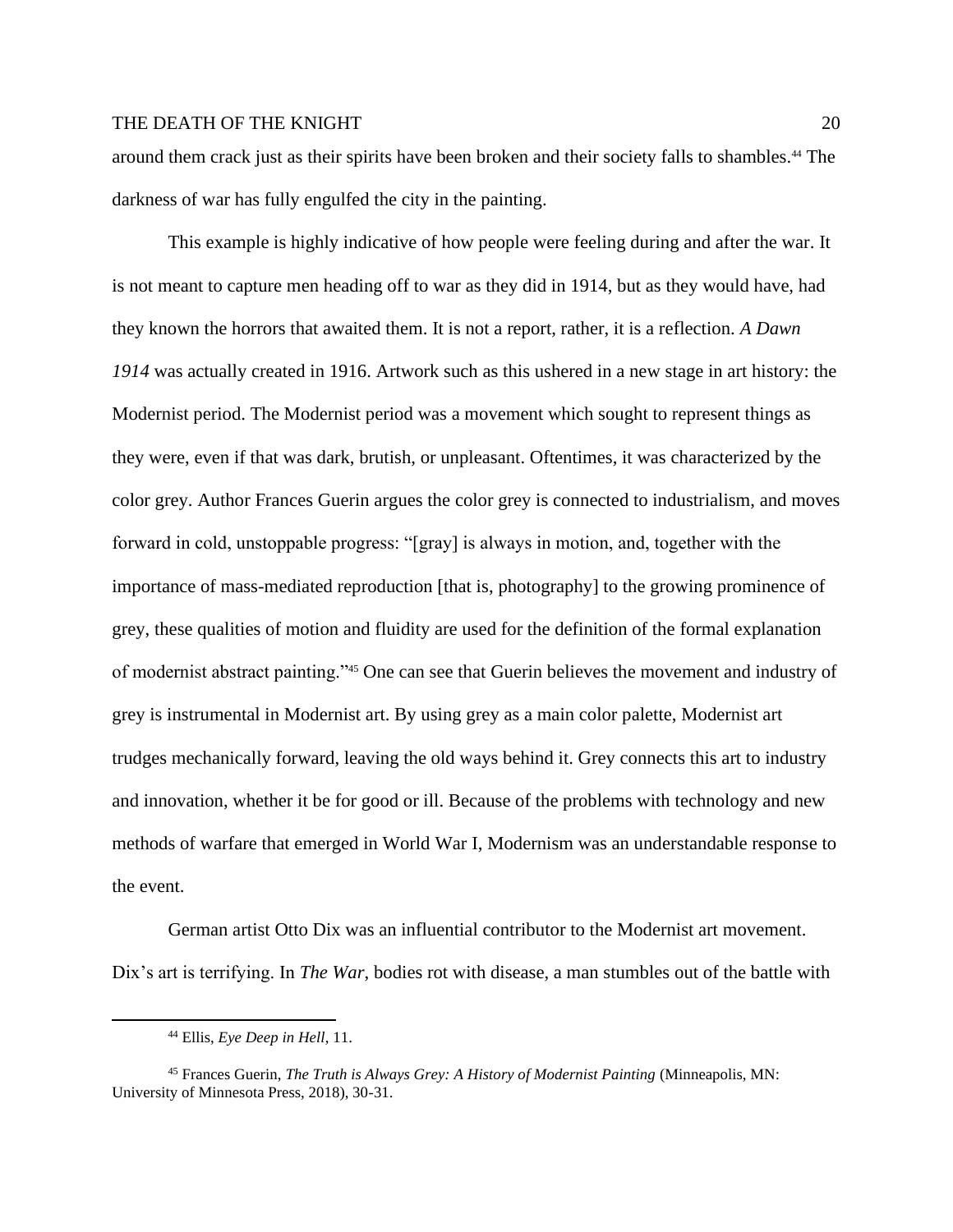a broken jaw and dragging along his comrade.<sup>46</sup> Underneath this, men are buried in their eternal sleep. The painting takes the shape of a tryptic, which was traditionally used to present a religious story throughout Christian history. The shape juxtaposes the content, in that it is a godless wasteland. Soldiers enter the battle blurred by a gray fog, are ripped to shreds and permanently maimed, and sent out either barely breathing or dead. A grim reaper-like figure, made partly of bone, partly of metal, overarches the entirety of the painting, his bony finger points to the next victim. If anything depicts the ugliness and brutality of battle, it is the work of Otto Dix. The figure in a gas mask is a far cry from the knight offering his sword to God.

#### **A Shaken Reality**

The romance of going off to battle quickly faded for the men of World War I. One feature worth noting is the lack of religious emphasis soldiers felt in the war. For centuries in Europe, wars had been fought over religion. Soldiers on both sides oftentimes believed God supported them. The Pre-Raphaelite movement showed that Britain had formed at least a sentimental connection between religion and the warrior. Yet when 1914 came, soldiers seemed to abandon God when they reached no man's land. French soldier Raymond Joubert summed up this experience rather bluntly: "what sublime emotion inspires you at the moment of assault? I thought of nothing other than dragging my feet out of the mud encasing them. What did you feel after surviving the attack? I grumbled because I would have to remain several days more without *pinard* [wine]. Is not one's first act to kneel down and thank God? No. One relieves oneself."47

<sup>46</sup> Otto Dix, *The War*, 1929-32, oil on wood, New Masters Gallery, Dresden State Art Collections, https://albertinum.skd.museum/en/exhibitions/der-krieg/.

<sup>47</sup> Ellis, *Eye-Deep in Hell*, 104.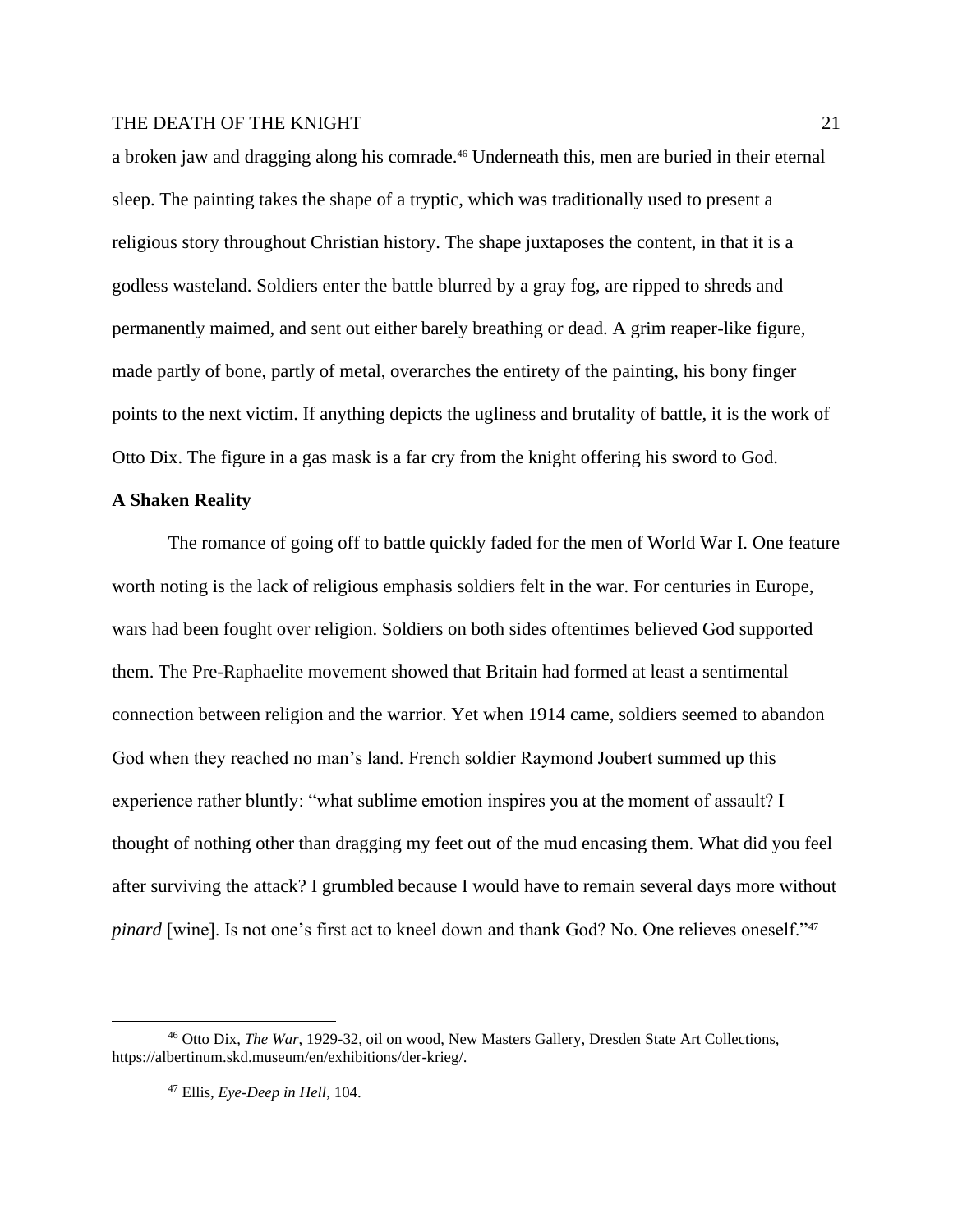After World War I, not only did art change to reflect the new technology of war, it reflected soldiers' altered appearances. One lasting effect of the war was how it permanently distorted the bodies of unlucky military men. These effects from the battle did not leave a person when the treaty was signed. Battle wounds were everyday reminders of the pain and terror of the Great War. Disasters from the field stayed with a myriad of veterans until their last days. There was no escaping the memory of war's brutality. Author Suzannah Biernoff writes that "Facial injury provoked an anxiety that was acutely and specifically visual. Patients refused to see their families and fiancés; children reportedly fled at the sight of their fathers; nurses struggled to look their patients in the face."<sup>48</sup> For a man's own children to run at the sight of him after he returns from years in a muddy trench is heartbreaking. From this, men likely felt isolated, ashamed, and even subhuman. Men with facial and bodily wounds used to prosthetics to cover their deformities. In this Industrial age, even human beings were becoming mechanized. The Great War physically turned some men into unnatural, disfigured images of their former selves, and thus soldiers carried the horrors of war back to the home front in a tangible way.

#### **Post-War Literature**

#### **Poetry**

Literature created directly from soldiers who served in World War I displays just as honestly the feelings of military men as their faces did. The poet Siegfried Sassoon was an English soldier who served on the Western Front. One poem, *The Hero*, stands out. <sup>49</sup> It includes three sections, each telling about a different character in the story it conveys. In the first section,

<sup>48</sup> Suzannah Biernoff, *Portraits of Violence: War and the Aesthetics of Disfigurement* (Ann Arbor, MI: University of Michigan Press, 2017), 56.

<sup>49</sup> Siegfried Sassoon, "The Hero," in *War Poems of Siegfried Sassoon* (Project Gutenberg, 2005).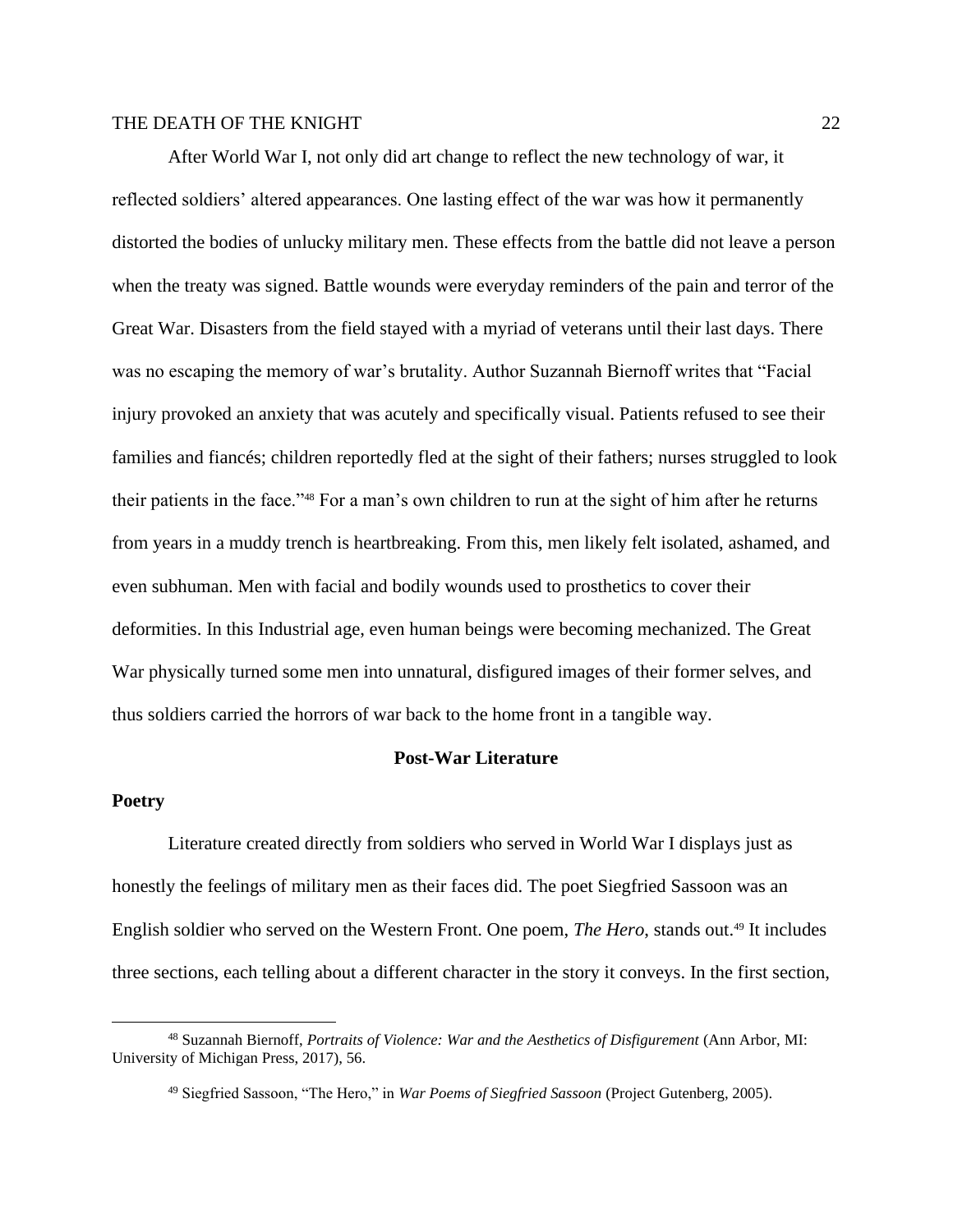it describes a mother who is mourning over her dead son. The Colonel's letter said he died a hero's death in battle, and she is proud despite her tears. The second section is about how the officer, who delivered the letter, tried to offer some comfort to the woman in assuring her of her son's bravery, and encouraged the woman. However, these were all lies to console the woman and the officer knew it. The final section tells the truth of the woman's son. He was a useless coward who had tried to get sent home but instead exploded in a mine.<sup>50</sup> No one missed him except his mother.

*The Hero* leaves the reader uncomfortable. On one side, the reader wants to sympathize with the mother whose child was blown up in a mine. On the other, the reader feels disgust towards the son, who did not fulfil his duty. Sassoon would have had first-hand experience either directly watching situations like this unfold, or hearing about them from his fellow men. From this poem, one can learn behavior what was accepted, and what was rejected on the front lines in World War I. To not fulfil one's duty, to panic, and to abandon one's peers for the comforts of home, even if in word only, was dishonorable behavior.<sup>51</sup> Conversely, being an honorable soldier was to be brave in the face of danger, to contribute based off one's ability, and for a soldier to stand his ground.<sup>52</sup> The stomach-churning nature of this poem invites the reader to question whether all the heroic stories they had heard about soldiers were entirely true. Like a facial prosthetic, stories from the front lines may just be covering up a less than savory secret.

<sup>52</sup> Ibid.

<sup>50</sup> Sassoon, "The Hero."

 $51$  Ibid.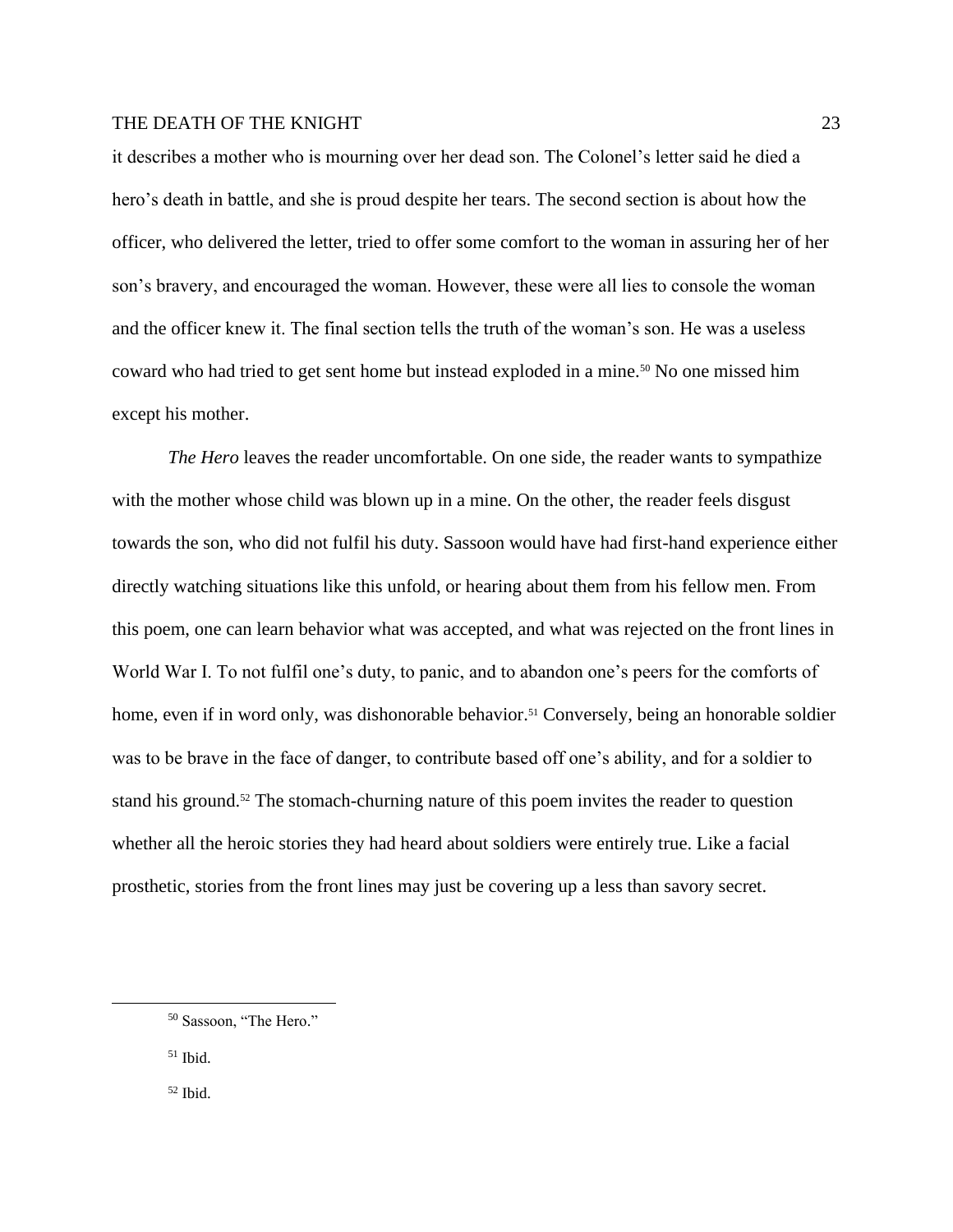Another poem by Sassoon, entitled, *The Redeemer*, is a prime example of the shift World War I had brought to literature, particularly in regard to religious themes.<sup>53</sup> The poem outlines the dreary labor a group of army men were tasked with one bleak winter's night. Amidst rain, shellfire, and mud, the speaker sees a man's face lit up by a rocket. The man appears to be the Christ, and his countenance reveals he is suffering the pain of mortality. Instead of a crown of thorns, the figure wears a wool cap, like any English soldier. He was a man who enjoyed the common pleasures of life, but those days were over. Instead, he had taken up his cross, some planks he bore on his shoulders, and was committed to suffer and die for those he loved. This ephemeral moment when the speaker can see the Christ is ended as the light from the rocket goes out. The reader is not left wondering for long whether this figure was the Christ when he complains in the darkness, "O Christ Almighty, now I'm stuck!"<sup>54</sup>

For the majority of the poem, the reader is made to believe the Christ figure, humbly bearing his burdens for the sake of self-sacrifice for those he loves, is a Christophany. Yet in the end, the figure reveals himself to be a common sinner trudging along through the mud.<sup>55</sup> This poem bluntly puts an end to any notions of the chivalrous warriors of old. The army men fighting in the trench are not the same as the knight pledging allegiance to his God to go fight a holy war. Whereas the knights had strong, fast and nimble horses to go from one place to the next, the British soldier only had his own boots stuck in the mud.<sup>56</sup> The romance of the warrior is gone in Modernist writing.

<sup>54</sup> Ibid.

<sup>55</sup> Ibid.

<sup>56</sup> Ibid.

<sup>53</sup> Sassoon, "The Hero."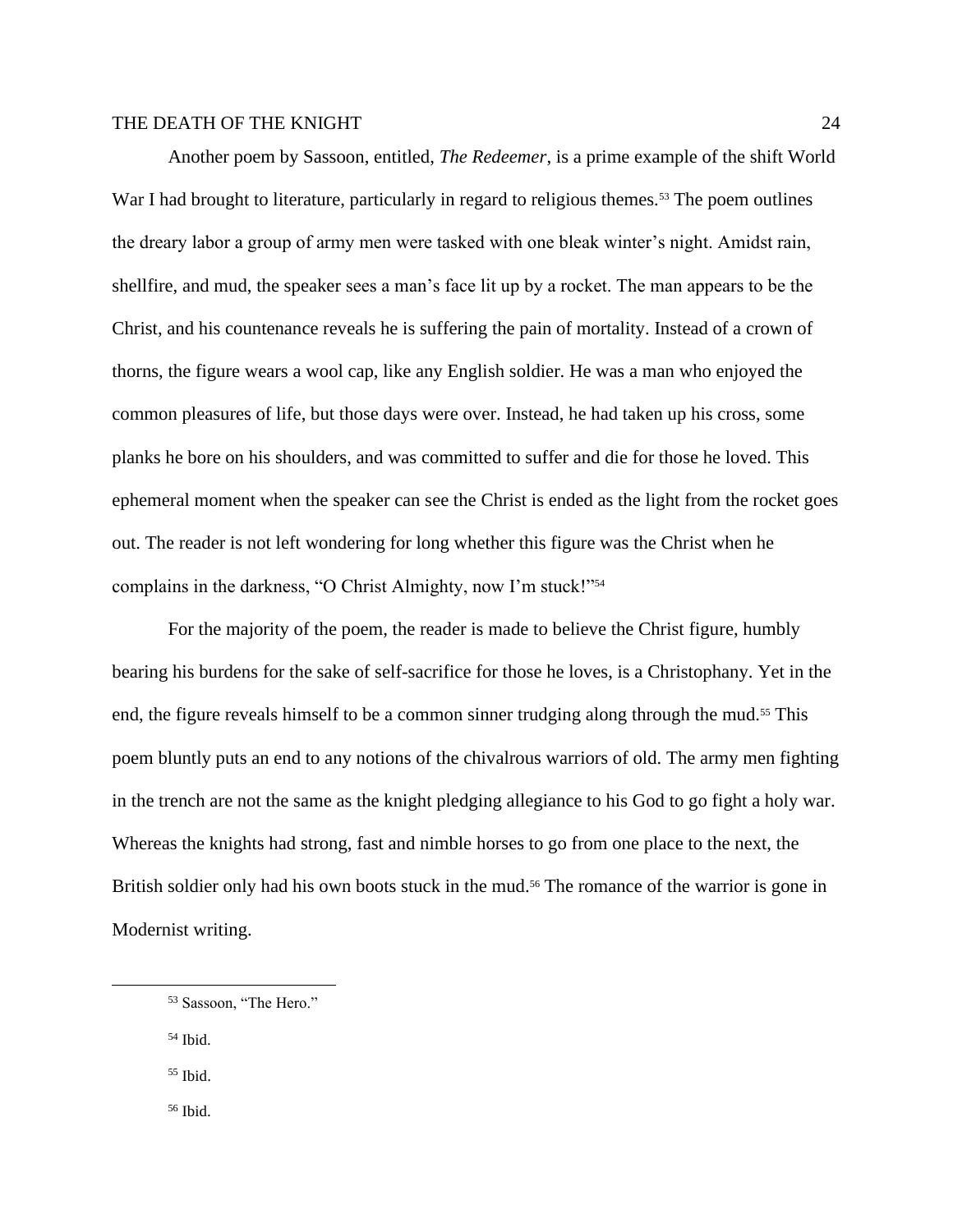#### **J.R.R. Tolkien**

J.R.R. Tolkien, perhaps one of the most famous writers to come out of World War I, carried on the mindset of the Pre-Raphaelites in his work. According to Zimbardo and Isaacs, "J.R.R. Tolkien once said that his typical response to the reading of a medieval work was the desire not so much to make a critical or philological study of it as to write a modern work in the same tradition."<sup>57</sup> After graduating from Oxford, Tolkien enlisted as a second lieutenant in the Lancashire Fusiliers in 1915.<sup>58</sup> Tolkien did not publish his major works until 1937 (*The Hobbit*) and 1954-55 (*The Lord of the Rings*), but there is no doubt that they were strongly influenced by his time in the war.<sup>59</sup> While serving in France during the battle of the Somme, Tolkien was writing the beginnings of what would eventually become his stories of Middle-earth.<sup>60</sup> Through investigating the sort of qualities Tolkien lauds and condemns in warriors, one may better understand what people during the first world war, particularly those who still subscribed to Pre-Raphaelite ideology, considered honorable and dishonorable.

#### *The Story of Kullervo*

One of Tolkien's lesser known works, *The Story of Kullervo*, serves to explain some of Tolkien's beliefs particularly about good and evil.<sup>61</sup> The work, started in 1916 and based on

<sup>57</sup> Rose A. Zimbardo and Neil D. Isaacs, eds. *Understanding The Lord of the Rings: The Best of Tolkien Criticism* (New York, NY: Houghton Mifflin Company, 2004), 123.

<sup>&</sup>lt;sup>58</sup> England, War Office, Application for Appointment to a Temporary Commission in the Regular Army for the Period of the War, Application for John Ronald Reuel Tolkien, UK National Archives, WO 339/34423, June 28, 1915.

<sup>59</sup> David Doughan, "J.R.R. Tolkien, A Biographical Sketch," Biography, The Tolkien Society, last modified May 19, 2021, https://www.tolkiensociety.org/author/biography/.

<sup>60</sup> Doughan, "J.R.R. Tolkien," War, Lost Tales and Academia.

<sup>61</sup> J.R.R. Tolkien, *The Story of Kullervo*, ed. Verlyn Flieger (New York, NY: HarperCollins Publishers, 2015), 34, 40.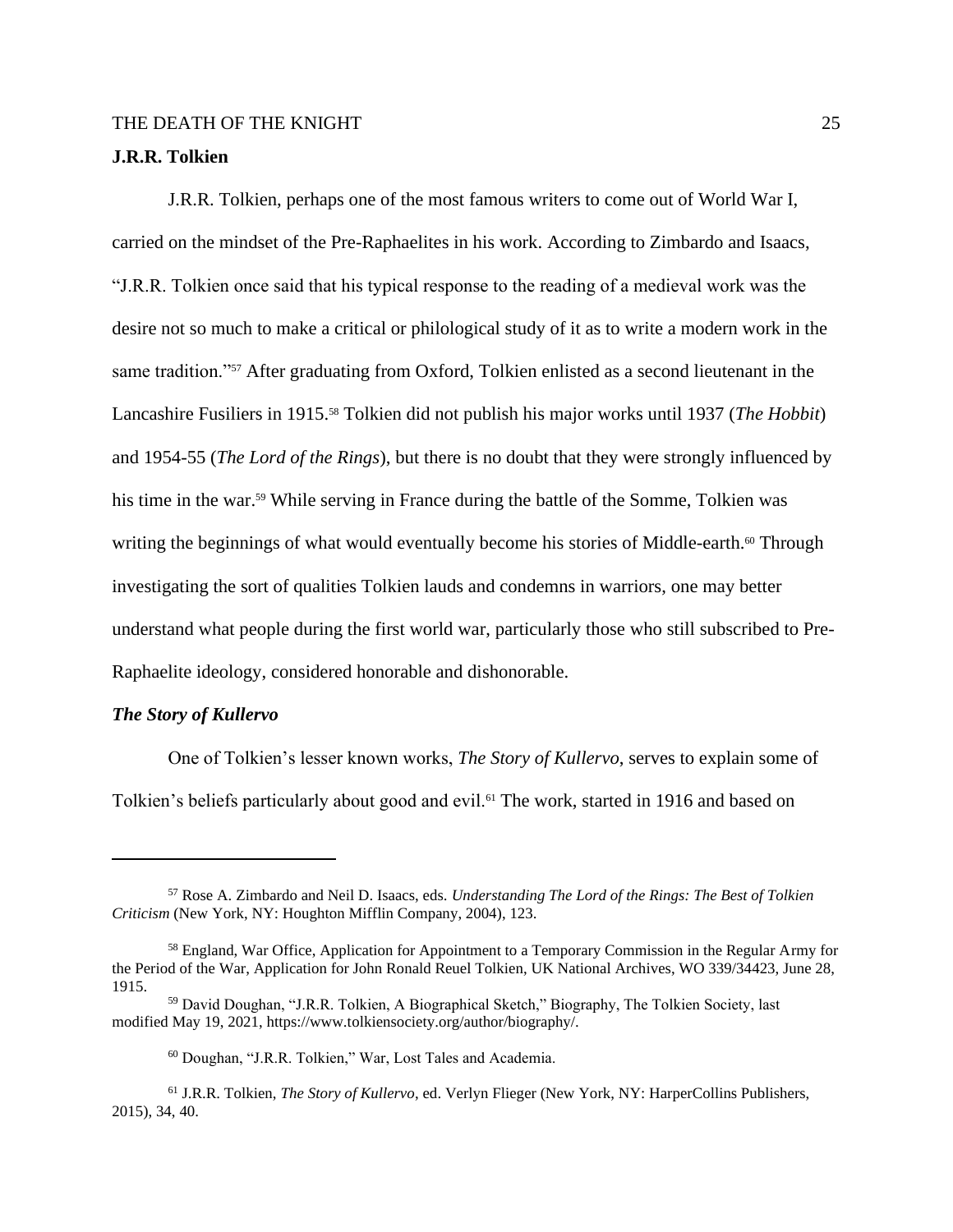Finnish mythology, is a tragedy about a youth named Kullervo who encounters a series of misfortunes as he grows up from boyhood, including the death of his father, being sold into slavery, and unknowingly marrying his sister. The story is highly fantastical, yet shows the true depths of human character in unsavory situations. The story, like nearly all Tolkien's works, was left unfinished and was posthumously edited into the beginning and middle of a book, with an outline for the ending. Through this story, Tolkien shows the reader that he considered it honorable to avenge innocent death and to pay for unjust deeds.<sup>62</sup> This makes sense in light of Britain's attitude toward the breach of the treaty declaring Belgium's independence, further proving that at the beginning of the war, Britain used propaganda catering to ideologies that valued morality and valor, like the Pre-Raphaelites. <sup>63</sup>

Throughout Tolkien's literary corpus, he plays off his readers' fears or the darker side of what it means to be human. Tolkien uses this as a warning for his audience to keep their desire for power, their greed, and their willingness to mislead for selfish gain in check. The author holds to an idea drawn from the mythology of the Middle Ages that a hero must put the lesser parts of his humanity behind him for the sake of those he defends and maintain justice in the world. The renowned Tolkien scholar Tom Shippey writes, "…when Sir Gawain sets off to face apparently certain death, the poet remarks (Tolkien's translation): The knight ever made good cheer [= put a good face on it], saying, 'Why should I be dismayed? Of doom the fair or drear by a man must be assayed."<sup>54</sup> Despite Tolkien's subscription to a hero with virtues that lined up

<sup>62</sup> Tolkien, *The Story of Kullervo*, 34, 40.

<sup>63</sup> Johnson Riddle & Co. Ltd., *The Scrap of Paper- Enlist Today*.

<sup>64</sup> Tom Shippey, *J.R.R. Tolkien: Author of the Century* (New York, NY: Houghton Mifflin Company, 2002), 153.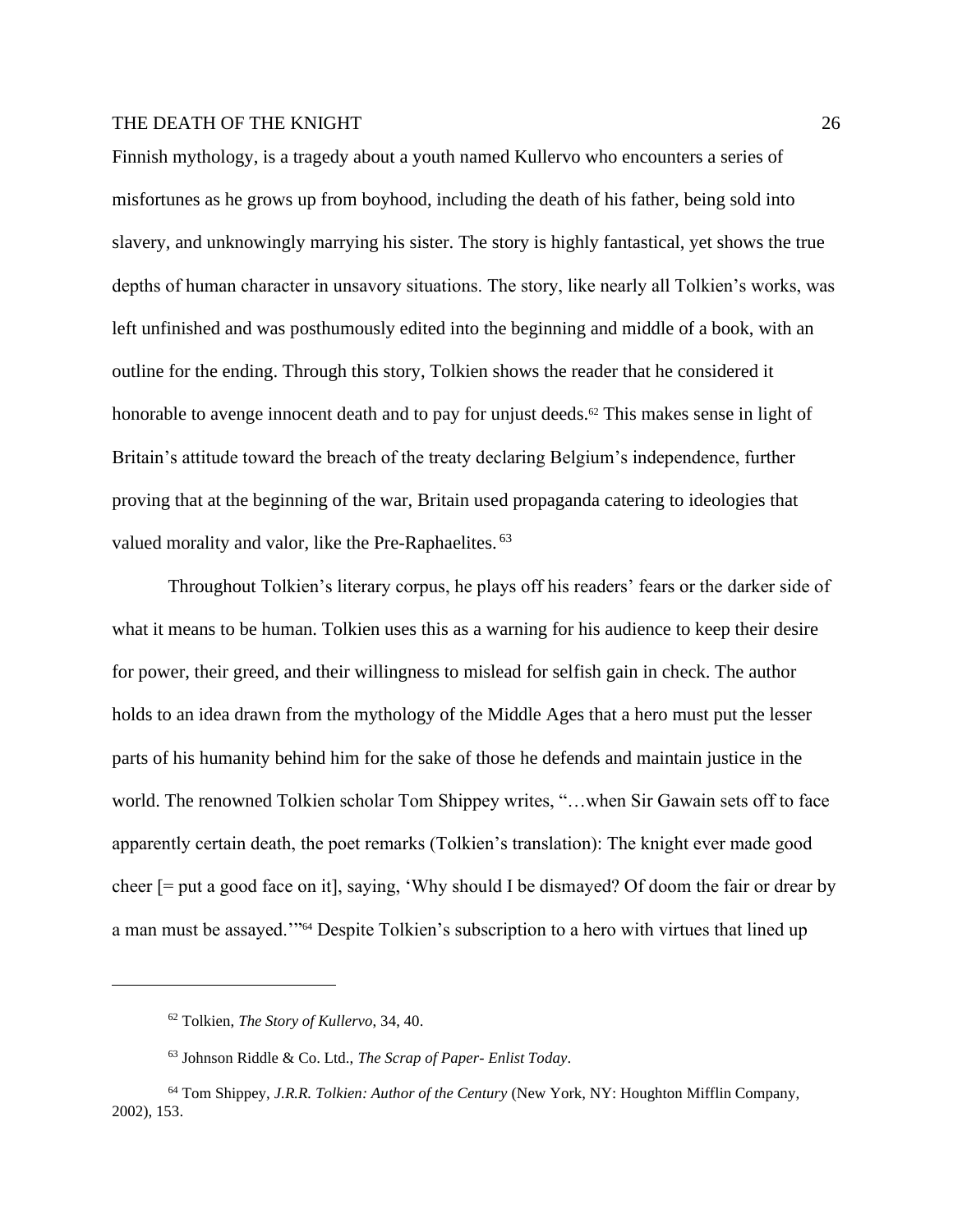with the Pre-Raphaelite movement, he did believe that many of the problems his world was facing were a result of the new age of Modernism and industry. Shippey notes that the sense of "defeatism" among the Allies produced by World War I was precisely the reason Tolkien wrote so strongly of courage.<sup>65</sup> His service in the army during the first world war heightened Tolkien's understanding of the cruelties man had produced in his time. Even through this, he maintained the same understanding of heroism as his Pre-Raphaelite contemporaries, who were seeped in the romanticism of the Middle Ages, thus showing that some individuals did not adhere to the overall sense of hopelessness brought about by the Modernist era.

#### *The Children of Húrin*

Another less-studied work by Tolkien is *The Children of Húrin*. <sup>66</sup> This story was, in fact, based on *The Story of Kullervo*. It differs in that it is much more complete, and it is set in Middle-earth, placing it in the same mythology as *The Lord of the Rings*. The plot is loosely similar to *The Story of Kullervo*. Húrin dares to defy the lord of all evil, Morgoth. At first, it seems like Morgoth will have mercy on him, allowing him to magically watch his wife and children from afar despite his captivity in Morgoth's lair, but this soon turns out to be a horror because Morgoth has cursed Húrin's family. Húrin's blessing of being able to see his loved ones quickly dissolves into a curse for his defiance, in that he is forced to watch his family's tragedy unfold as Morgoth's prisoner. His son, Túrin, lives out the part of the tragic hero. He obtains a magic sword fashioned from a meteorite, and it aids him in his adventures. At one point early on, Túrin is insulted by an elf. In his anger, he kills the elf and the deed is made known to the king,

<sup>65</sup> Shippey, J.R.R. Tolkien: Author of the Century, 149.

<sup>66</sup> J.R.R. Tolkien, *The Children Of Húrin*, ed. Christopher Tolkien (Boston, MA: Houghton Mifflin Harcourt Publishing Company, 2007).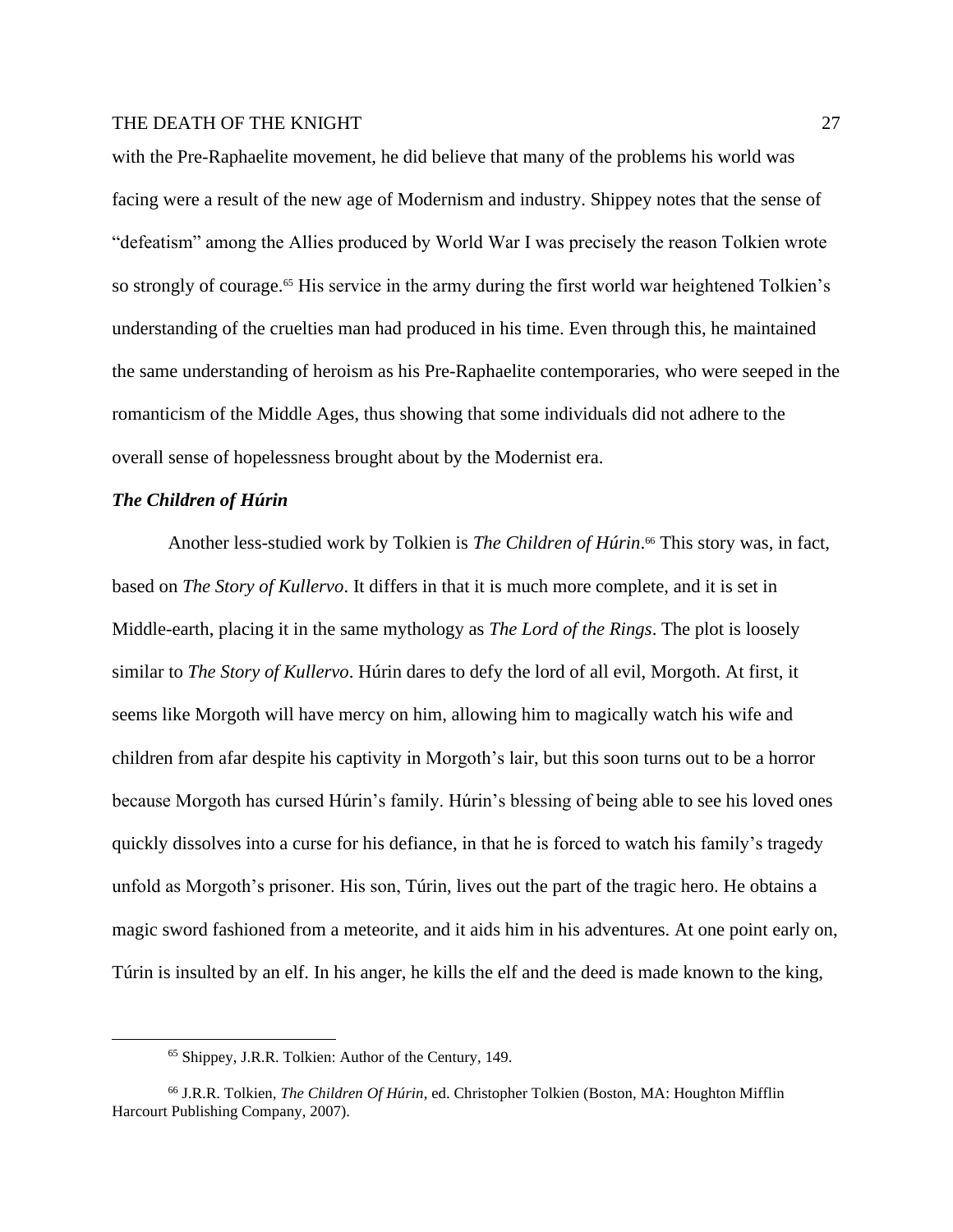who had helped raise Túrin. The king gives pardon to Túrin, but Túrin refuses, believing exile to be the just penalty for his actions. Later, Túrin defeats a dragon that had been terrorizing the lands. Believing her husband to be dead, Túrin's wife goes to him. In its dying breath, the dragon reveals to Túrin's wife that she is in fact his long-lost sister. Overcome by grief and horror at the situation and her actions, Túrin's wife drowns herself and their unborn child in a river. As Túrin regains his strength after the fight, an onlooker explains the situation to him. Ashamed, Túrin begs his sword, which is his most cherished possession, to slay him. The sword speaks, answering that this is a just punishment for all his wrongs. Túrin falls on his sword, taking his own life.

*The Children of Húrin* shows a strict concept of justice and morality. From his selfimposed exile to his suicide, Túrin displays a loyal commitment to honor. He receives the punishment for his evils in an act of self-sacrifice. When Túrin is physically at his weakest after fighting the dragon, he learns of his incestuous relationship with his sister. This "obscurity until the right moment" is a tactic used to unite a hero with his purpose in Medieval literature.<sup>67</sup> Tolkien uses this in a negative sense to fulfil Túrin's role as the tragic hero. As judge, jury, and executioner, so to speak, Túrin shows that responsibility for his evil is in his own hands. Tolkien and his fellow peers, the Inklings, fought back against new ideas blooming in the years between the two world wars which taught that man's thoughts and actions came from forces outside of his own control. Rather, the Inklings believed, a man should take responsibility for the evil he

<sup>67</sup> Zimbardo and Isaacs, *Understanding The Lord of the Rings*, 128.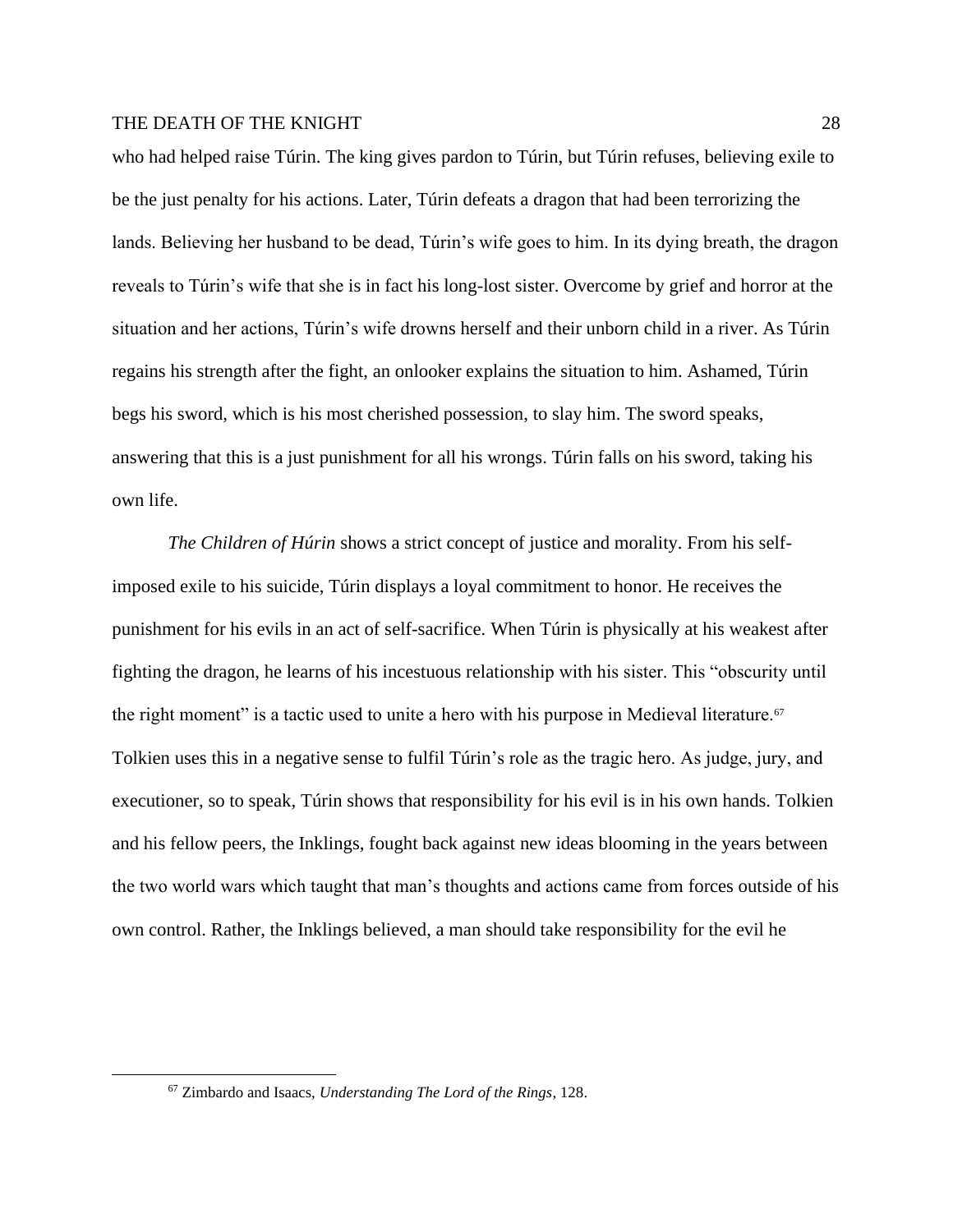causes, and face the consequences accordingly.<sup>68</sup> This relates to the Pre-Raphaelite concept of aiming for virtue and purity above all, even to the bitter end.<sup>69</sup>

The hero, Túrin, has a strange relationship with his weapon. This relationship between sword and warrior should be noted. One unique feature is that the sword can sometimes talk in the story. Like a tangible conscience, it has never forgotten the deeds of injustice perpetrated by its master. In fact, it is pleased to finally bring about an end to Túrin who had, although at times unknowingly, shed innocent blood and committed despicable acts. The sword's capabilities of speech are taken a step further. Not only does the sword speak, but it also has memory of those it has killed. When the tragic hero is finally at his lowest point, the sword offers up death to Túrin as a dark catharsis. The sword seeks justice for those who have wielded it poorly. This translates well into Pre-Raphaelite thinking. Anyone can pick up a paintbrush, chisel, or pen. However, not everyone should. The Pre-Raphaelite Brotherhood believed only those who would execute artwork of the highest moral and didactic quality should indulge in their gift.<sup>70</sup> This took a certain restraint. One was not supposed to create artwork simply because they wanted to. Rather, it was to be for the betterment of society. Nothing but humanity's best virtues should be on display. Thus, Túrin's sword displayed the mind of the Pre-Raphaelites in demanding sacrificial justice for lack of restraint and selfish passion.

Tolkien's improvement on *The Story of Kullervo* into *The Children of Húrin* is proof that the author considered their themes a worthy concept to elaborate on, even after this type of

<sup>68</sup> Shippey, J.R.R. Tolkien: Author of the Century, 158.

<sup>69</sup> Rossetti, *The Germ*, 151.

<sup>70</sup> Ibid., 152.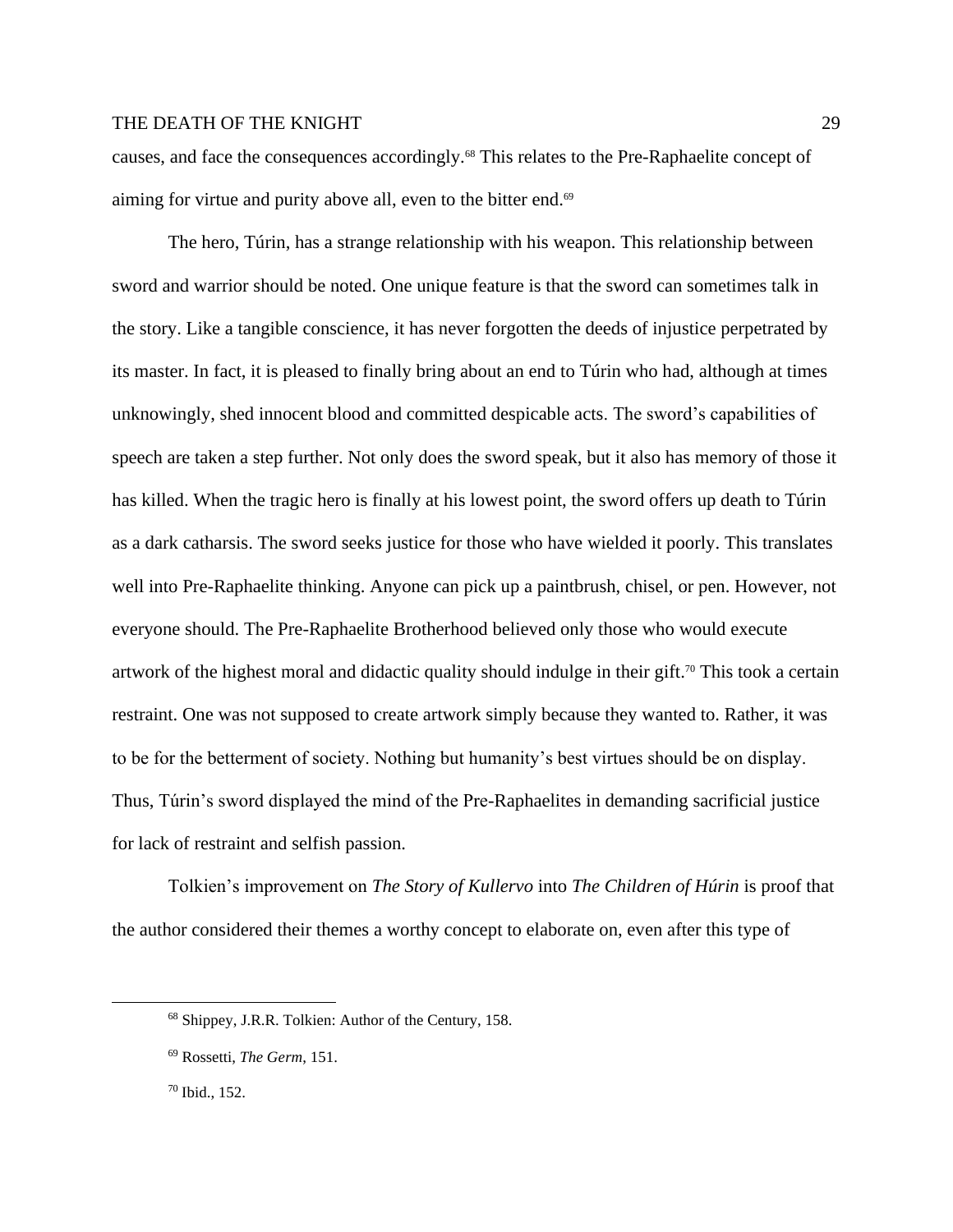writing had fallen out of mainstream popularity with the rise of the Modernist movement. Some of the warriors and heroes in his works were based on a conglomeration of personalities he knew in the trenches.<sup>71</sup> While Tolkien did not outright say whether Kullervo or Túrin were some of the characters that were directly influenced by his fellow soldiers, it is likely the qualities that made them heroes were shared with Tolkien's peers in their bravest moments: self-sacrifice and avenging wrongdoing. Tolkien consistently emphasized the concept of not letting industrial progress outpace morality through most all his best known works.<sup>72</sup> In keeping with the theme of high virtue, this is consistent with Pre-Raphaelite thought. It also shows an awareness of the times that Tolkien lived through, particularly with the disillusionment caused by the Great War's technological innovations. As a soldier, Tolkien was well acquainted with death. All but one of his close friends at the time died in the war.<sup>73</sup> In having his tragic heroes' deaths pay the ultimate price for their evil actions, even those unknowingly committed, Tolkien intertwines his ideas of morality with those of the Pre-Raphaelites, who had the highest concept of personal purity. Author Amy Amendt-Raduege says, "Wills and testaments can reflect burial practices and funeral rites; chronicles give us dates, places and names; monuments mark changing attitudes toward the fate of the soul and body. But literature puts words in the mouths of the dying and gives them the chance to speak."<sup>74</sup> Through his writings, Tolkien gave a voice to the last of the

<sup>71</sup> Doughan, "J.R.R. Tolkien," War, Lost Tales and Academia.

<sup>72</sup> Randall G. Colton, "Modeling Leadership in Tolkien's Fiction: Craft and Wisdom, Gift and Task," *Journal of Business Ethics* 163, no 3 (May 2020): 401.

<sup>73</sup> Doughan, "J.R.R. Tolkien," War, Lost Tales and Academia.

<sup>74</sup> Amy Amendt-Raduege, *The Sweet and Bitter: Death and Dying in J. R. R. Tolkien's The Lord of the Rings* (Kent, OH: The Kent State University Press, 2017), 8.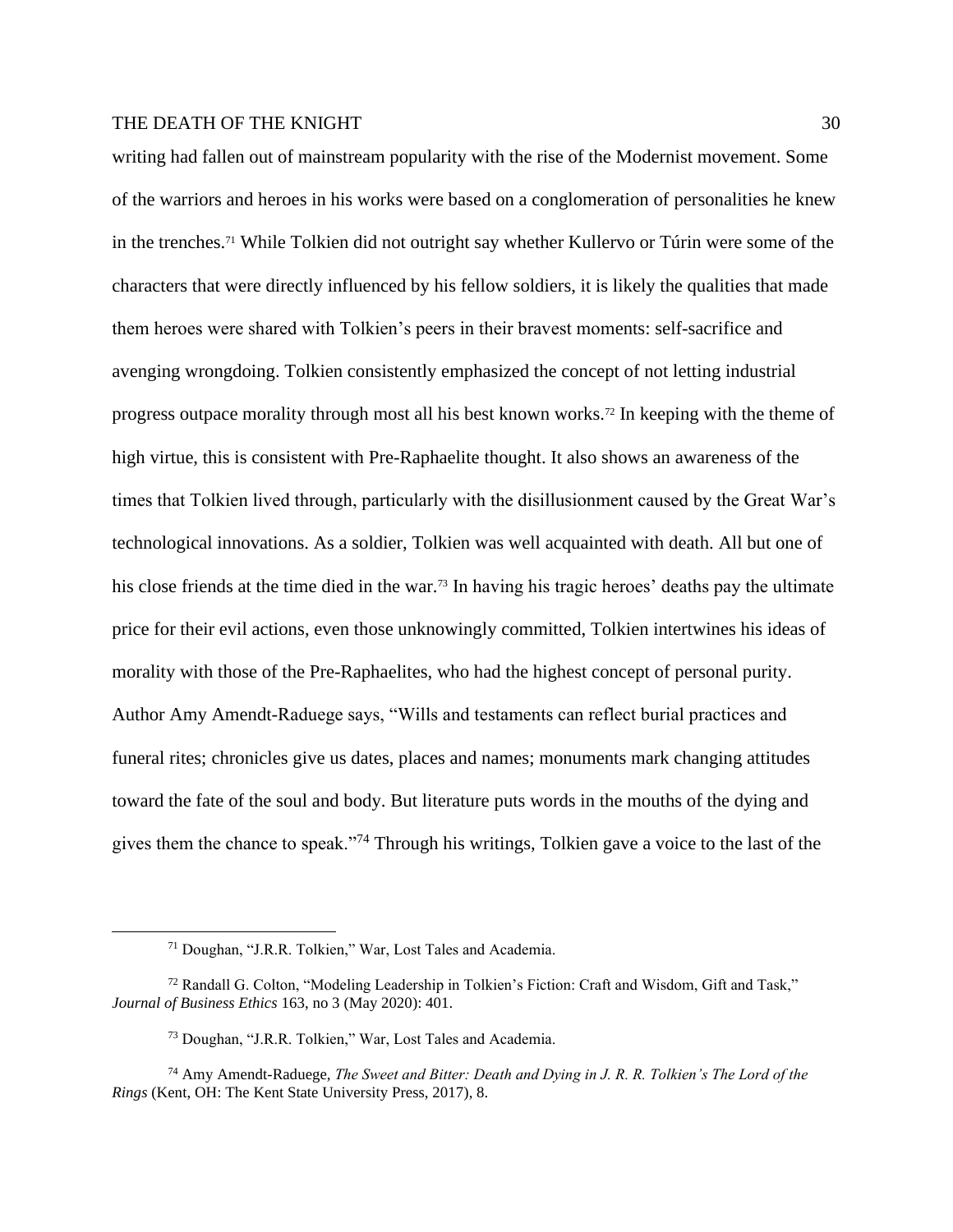Pre-Raphaelites, and he gave a voice to the fallen soldiers, his friends, who believed in the Pre-Raphaelite cause as well.

#### **Conclusion**

In examining British artistic and literary ideas in the early twentieth century, one can see that World War I is a decisive turning point. Fairy tales of knights glistening on horseback protecting their beloved homes were the archetypal paradigm before the war. From child to adult, the British imagination was captured by whimsical legends of King Arthur and the Grimm Brothers' Fairy tales. The Pre-Raphaelites effectively built up the notion of the idealistic hero by placing emphasis on prized virtues such as purity and honor. The pervasiveness of these ideals led to British men gladly enlisting for military service. The advent of drastic changes in warfare regarding both weapons and the destruction they caused to the soldiers, paired with continual stalemates, made Britain's mood shift quickly regarding heroes. The war produced a bleak outlook on life and drained the romanticism from the warrior. Art during and after the war was drained of color and vitality. Dark themes prevailed and much of literature revealed a sarcastic attitude towards the idealization of war. Yet even through this, the embers of Pre-Raphaelite ideology still flickered with authors such as J.R.R. Tolkien. But in the mainstream, virtuous ideals of past heroes were lost in the trenches of World War I as the twentieth century emerged.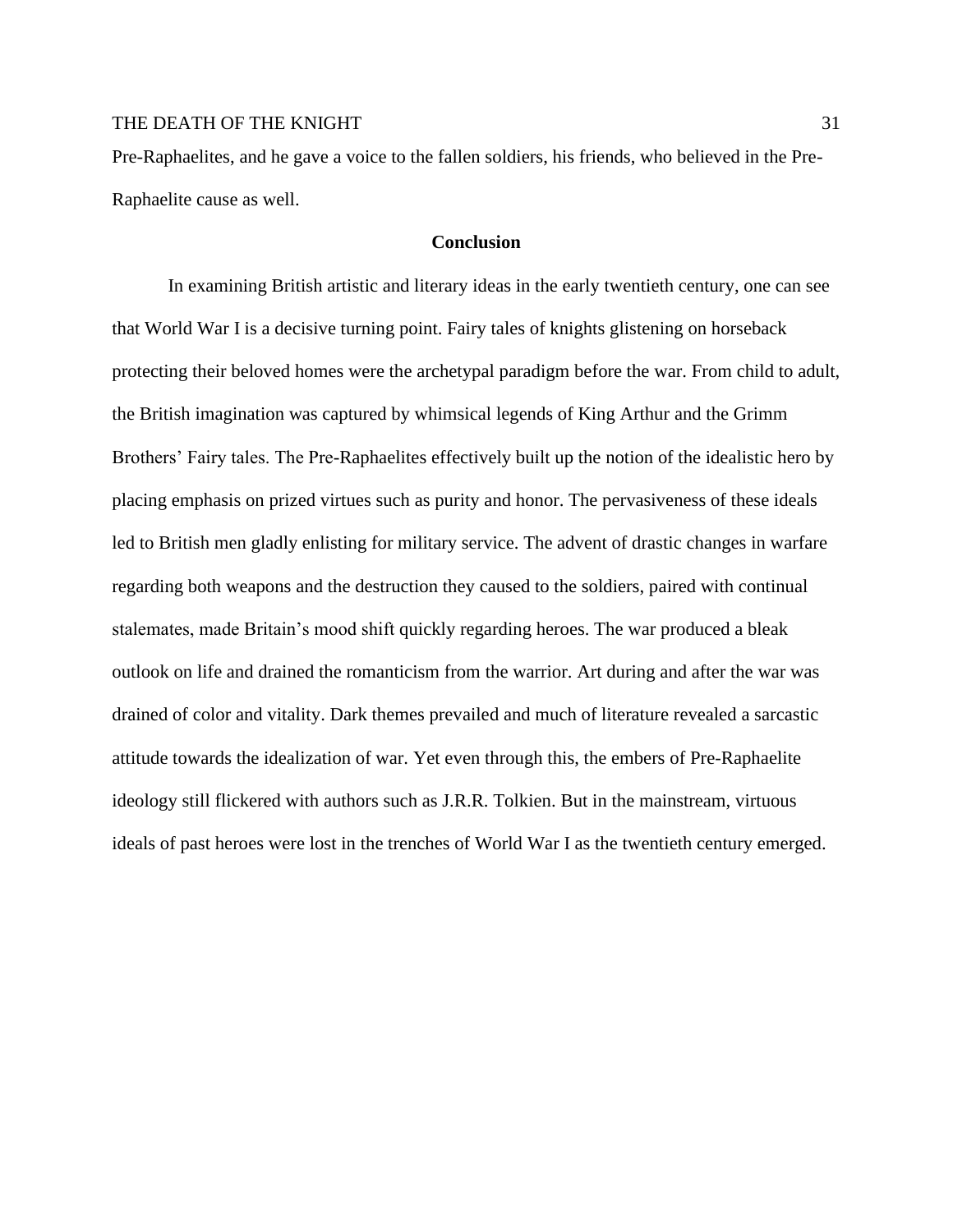#### **Bibliography**

#### Primary Sources

- England, War Office, Application for Appointment to a Temporary Commission in the Regular Army for the Period of the War. Application for John Ronald Reuel Tolkien. UK National Archives, WO 339/34423. June 28, 1915.
- Hanbury, Tomsett & Co. *The Scrap of Paper- Enlist Today*. 1914. International War Museum, London, https://www.iwm.org.uk/collections/item/object/30237.
- Partridge, John Bernard. *Take Up the Sword of Justice*. 1915, https://www.loc.gov/pictures/resource/cph.3b53006/.

Rossetti, Dante Gabriel, ed. 1901. *The Germ*, no. 4 (May).

#### Secondary Sources

- Amendt-Raduege, Amy. *The Sweet and Bitter: Death and Dying in J.R.R. Tolkien's The Lord of the Rings*. Kent, OH: The Kent State University Press, 2017.
- Biernoff, Suzannah. *Portraits of Violence: War and the Aesthetics of Disfigurement*. Ann Arbor, MI: University of Michigan Press, 2017.
- Colton, Randall G. "Modeling Leadership in Tolkien's Fiction: Craft and Wisdom, Gift and Task." *Journal of Business Ethics* 163, no 3 (May 2020): 401-415.
- Ellis, John. *Eye-Deep in Hell: Trench Warfare in World War I*. Baltimore, MD: The Johns Hopkins University Press, 1989.
- Galway, Elizabeth A. "Competing Representations of Boy Soldiers in WWI Children's Literature." *A Journal of Social Justice* 24, no. 3 (2012): 298-304.
- Guerin, Frances. *The Truth is Always Grey: A History of Modernist Painting*. Minneapolis, MN: University of Minnesota Press, 2018.
- Hartley, Lucy. "Putting the Drama into Everyday Life: The Pre-Raphaelite Brotherhood and a Very Ordinary Aesthetic." *Journal of Victorian Culture* 7, no. 2 (2002): 173-195.
- Matthews, David. "Scholarship and Popular Culture in the Nineteenth Century." In *A Companion to Arthurian Literature*, edited by Helen Fulton, 355-367. Chichester: Wiley-Blackwell, 2009.